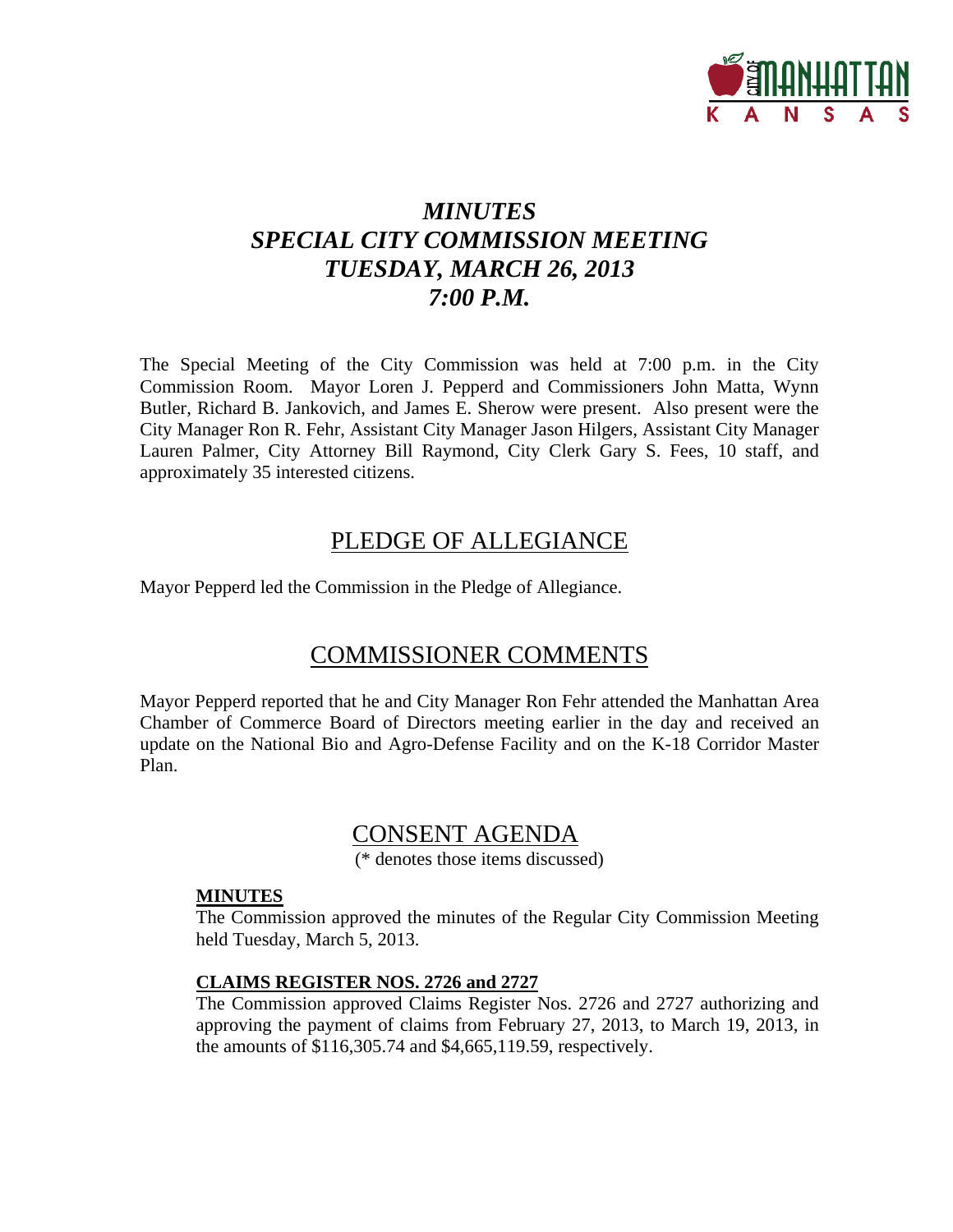# **FINAL PLAT – MILLER RANCH ADDITION, UNIT SIX**

The Commission accepted the easements and rights-of-way, as shown on the Final Plat of Miller Ranch Addition, Unit Six, generally located northwest of the intersection of Firethorn Drive and Amherst Avenue, based on conformance with the Manhattan Urban Area Subdivision Regulations.

## **ORDINANCE NO. 6994 – ADOPT – 2009 INTERNATIONAL ENERGY CONSERVATION CODE**

The Commission approved Ordinance No. 6994 adopting the 2009 edition of the International Energy Conservation Code and amending sections of the Code of Ordinances, City of Manhattan, Kansas, relating to Buildings and Building Regulations.

# **FIRST READING – INSTALL STOP SIGN – SOUTH 10TH STREET/POTTAWATOMIE AVENUE**

The Commission approved first reading of an ordinance authorizing the replacement of the westbound stop sign with a southbound stop sign at the intersection of South 10th Street and Pottawatomie Avenue

# **FIRST READING – INSTALL STOP SIGN – VIRGINIA DRIVE/NEVADA STREET**

The Commission approved first reading of an ordinance authorizing the replacement of the north and southbound yield signs with stop signs at the intersection of Virginia Drive and Nevada Street.

# **\* FIRST READING – AMEND FIREWORKS – BAN AERIAL LUMINARIES, EMERGENCY BAN DECLARATION**

Bill Raymond, City Attorney, responded to questions from the Commission regarding the desire to incorporate an alternate date or designate an additional day provision in the ordinance in case of adverse weather conditions for the Fourth of July.

After discussion and comments from the Commission, Ron Fehr, City Manager, informed the Commission that City Staff can craft language in the ordinance for the Commission's consideration at second reading.

The Commission approved first reading of an ordinance amending Sections 13-51 and 13-54 and adding Sections 13-64 and 13-65 to the Code of Ordinances of the City of Manhattan, banning the sale and use of aerial luminaries, and allowing for the declaration of an emergency ban on the discharge of fireworks under special circumstances.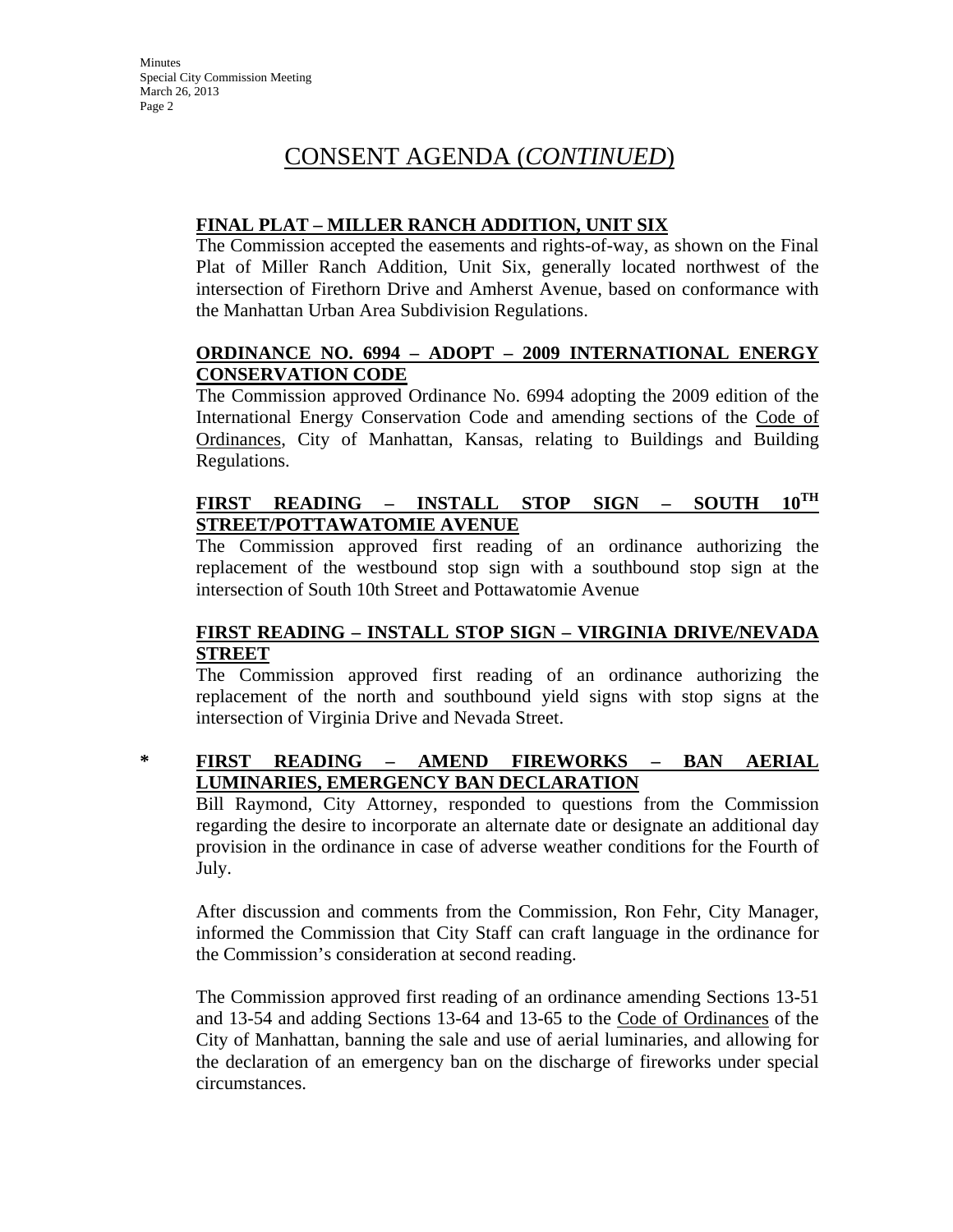### **FIRST READING – DISSOLVE – MUNICIPAL BAND ADVISORY BOARD**

The Commission approved first reading of an ordinance to dissolve the Municipal Band Advisory Board and directed the Parks and Recreation Advisory Board to provide guidance to the City Commission on future policy matters involving the municipal band with budget and staffing provisions administered within the Parks and Recreation Department.

# **AGREEMENT – ENGINEERING SERVICES – WILDCAT CREEK LIFT STATION, PHASE II, IMPROVEMENTS (SS1211)**

The Commission authorized the Mayor and City Clerk to execute an agreement in the amount of \$110,089.00 with Olsson Associates, of Manhattan, Kansas, for professional services related to the Wildcat Creek Lift Station, Phase II, Improvements (SS1211) project.

# **AWARD CONTRACT – THE RESERVE, PHASE I – WATER (WA1216) and SANITARY SEWER (SS1210) IMPROVEMENTS**

The Commission accepted the Engineer's Opinion of Probable Cost in the amount of \$205,140.00 and awarded a construction contract in the amount of \$81,985.50 to Manhattan Trenching, Inc., of Manhattan, Kansas, for The Reserve, Phase I, Water (WA1216) and Sanitary Sewer (SS1210) Improvements project.

# **AGREEMENT – ENGINEERING SERVICES - THE RESERVE, PHASE I – WATER (WA1216) and SANITARY SEWER (SS1210) IMPROVEMENTS**

The Commission authorized the Mayor and City Clerk to execute a construction contract with Manhattan Trenching, Inc., of Manhattan, Kansas, for The Reserve, Phase I, Water (WA1216) and Sanitary Sewer (SS1210) Improvements project.

# **AGREEMENT – KDOT – K-18/K-113 INTERCHANGE IMPROVEMENTS (ST1214)**

The Commission authorized the Mayor and City Clerk to execute City-State Agreement No. 295-12 with Kansas Department of Transportation for the K-18 and K-113 Interchange Improvements Study (ST1214).

## **AGREEMENT – ENGINEERING SERVICES – K18/K113 INTERCHANGE IMPROVEMENTS (ST1214)**

The Commission authorized the Mayor and City Clerk to execute an engineering services agreement in the amount of \$156,380.00 with Alfred Benesch and Company, of Manhattan, Kansas, for the K-18 and K-113 Interchange Improvements Study (ST1214).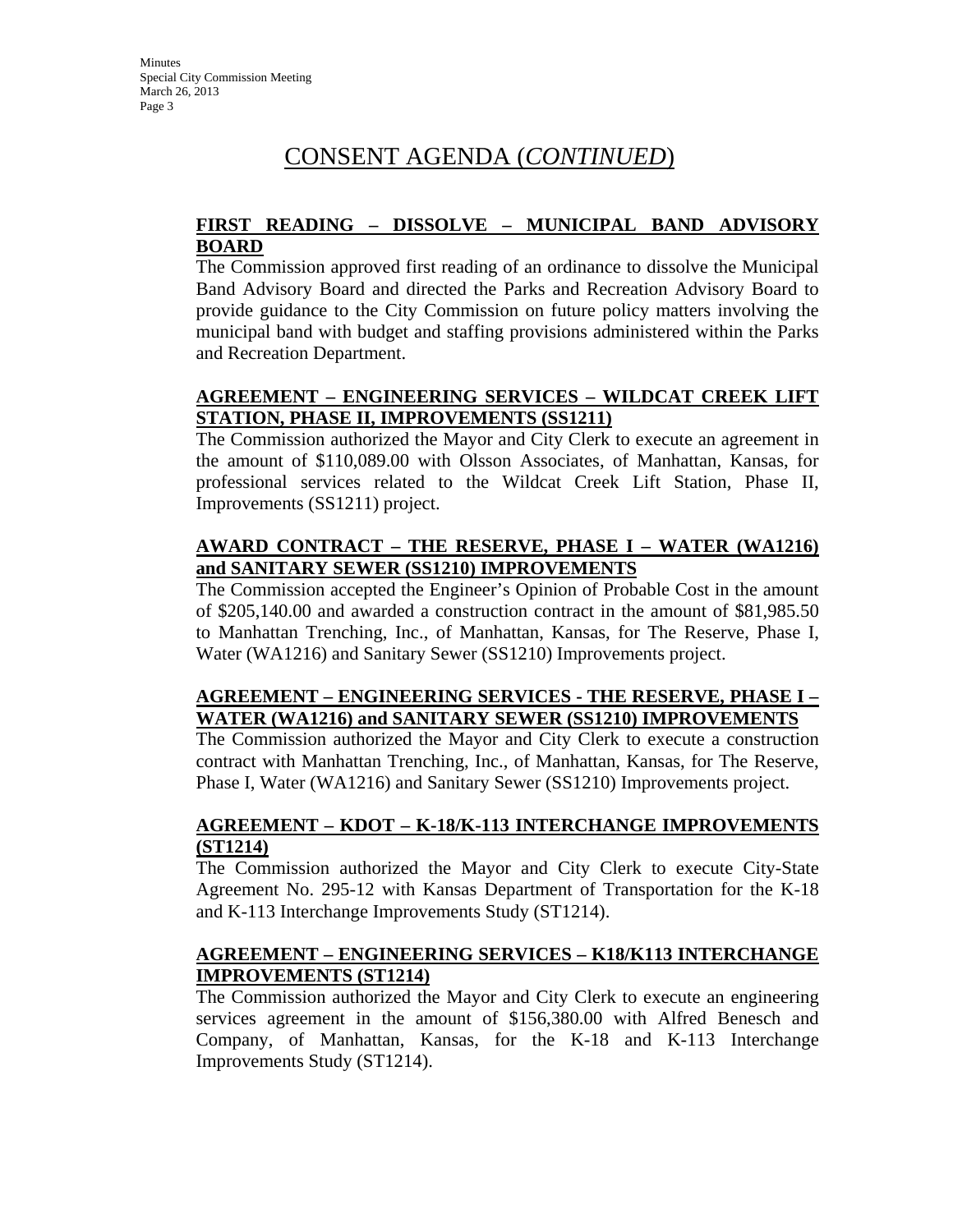#### **\* REVISED COOPERATIVE AGREEMENT – MANHATTAN PUBLIC LIBRARY CHILDREN'S LIBRARY (SP1301)**

Commissioner Jankovich proposed an amendment to the language in the Agreement about the ten year general obligation bonds to include other appropriate financial instruments or something similar to that. He stated that he was convinced that there are alternatives that can help save money and planned to talk with the Finance Director about this further. He stated that he has done some analysis and the City needs to look at all alternatives and not lock the City in temporary notes and general obligation funding at this point.

Commissioner Butler stated that he would vote no on this item. He voiced concerns with the timing of this project and reiterated that this project needs to be considered in the context of the entire budget discussion. He said that the half-cent sales tax was passed to help lower city debt and the Library Board wants to increase the debt, stating that those two things are not in sync.

Commissioner Matta agreed with Commissioner Butler and stated that this item needs to be done in context with the budget. He voiced concerns with the legislative issues that could affect the City's fiscal position and with the timing of the project. He stated that it will be a matter of setting priorities and figuring out the budget before he could support the item.

After discussion of the Commission, Commissioner Sherow seconded the amendment to the language in the Agreement to include other appropriate financial instruments as proposed by Commissioner Jankovich.

Richard Hill, representing Landlords of Manhattan, 3513 Stagecoach Circle, voiced concerns with the proposed Agreement and highlighted a discrepancy in Section II. A. of the Agreement.

Lauren Palmer, Assistant City Manager, provided clarification on the amount of payment provided in the Agreement.

Richard Hill, representing Landlords of Manhattan, 3513 Stagecoach Circle, voiced additional concerns with the proposed language referencing the total debt payment and the wording found in portions of the Agreement. He informed the Commission that the Landlords of Manhattan are concerned with the total amount of money being collected from the taxpayers and that this proposal would be an additional amount.

Bernie Hayen, Director of Finance, responded to questions from the Commission.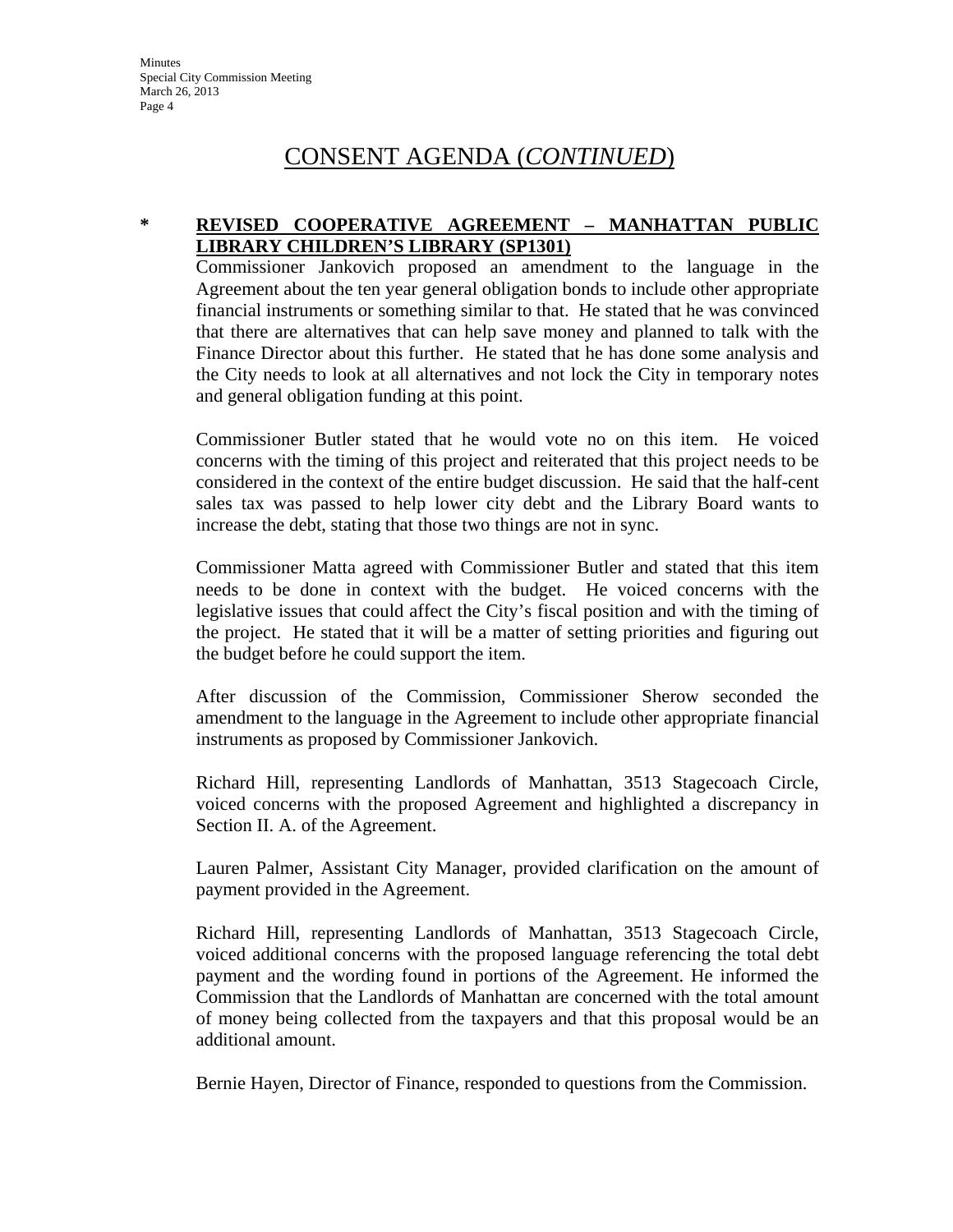#### **\* REVISED COOPERATIVE AGREEMENT – MANHATTAN PUBLIC LIBRARY CHILDREN'S LIBRARY (SP1301)** *(CONTINUED)*

Lauren Palmer, Assistant City Manager, provided clarification regarding the proposed debt schedule and payment in the Agreement. She then responded to additional questions from Mr. Hill and the Commission.

Bill Raymond, City Attorney, stated that there is no ambiguity in the contract.

After additional discussion and comments from the Commission, the Commission approved the amendment to the Agreement. On a roll call vote, motion carried 5- 0.

The Commission authorized the Mayor and City Clerk to execute the revised cooperative agreement with the Manhattan Public Library Board of Trustees and the Manhattan Library Foundation committing their full \$800,000.00 towards the expansion of the Manhattan Public Library Children's Library (SP1301).

# **BOARD APPOINTMENT – MANHATTAN URBAN AREA PLANNING BOARD**

The Commission approved the appointment by Mayor Pepperd of Ron Hageman, 3450 Vanesta Drive, to fill the unexpired term of Mike Hill on the Manhattan Urban Area Planning Board. Mr. Hageman's term begins immediately, and will expire April 30, 2013.

After additional comments from the Commission, Commissioner Sherow moved to approve the consent agenda, as read, with the amendment to the Agreement for Item K, REVISED COOPERATIVE AGREEMENT – MANHATTAN PUBLIC LIBRARY CHILDREN'S LIBRARY (SP1301). Commissioner Jankovich seconded the motion. On a roll call vote, motion carried 5-0, with the exception of Item K, REVISED COOPERATIVE AGREEMENT – MANHATTAN PUBLIC LIBRARY CHILDREN'S LIBRARY (SP1301), which carried 3-2, with Commissioners Matta and Butler voting against the motion.

# GENERAL AGENDA

## **ECONOMIC DEVELOPMENT APPLICATION – FIRST CONSIDERATION - CONTINENTAL MILLS**

Lauren Palmer, Assistant City Manager, introduced the item.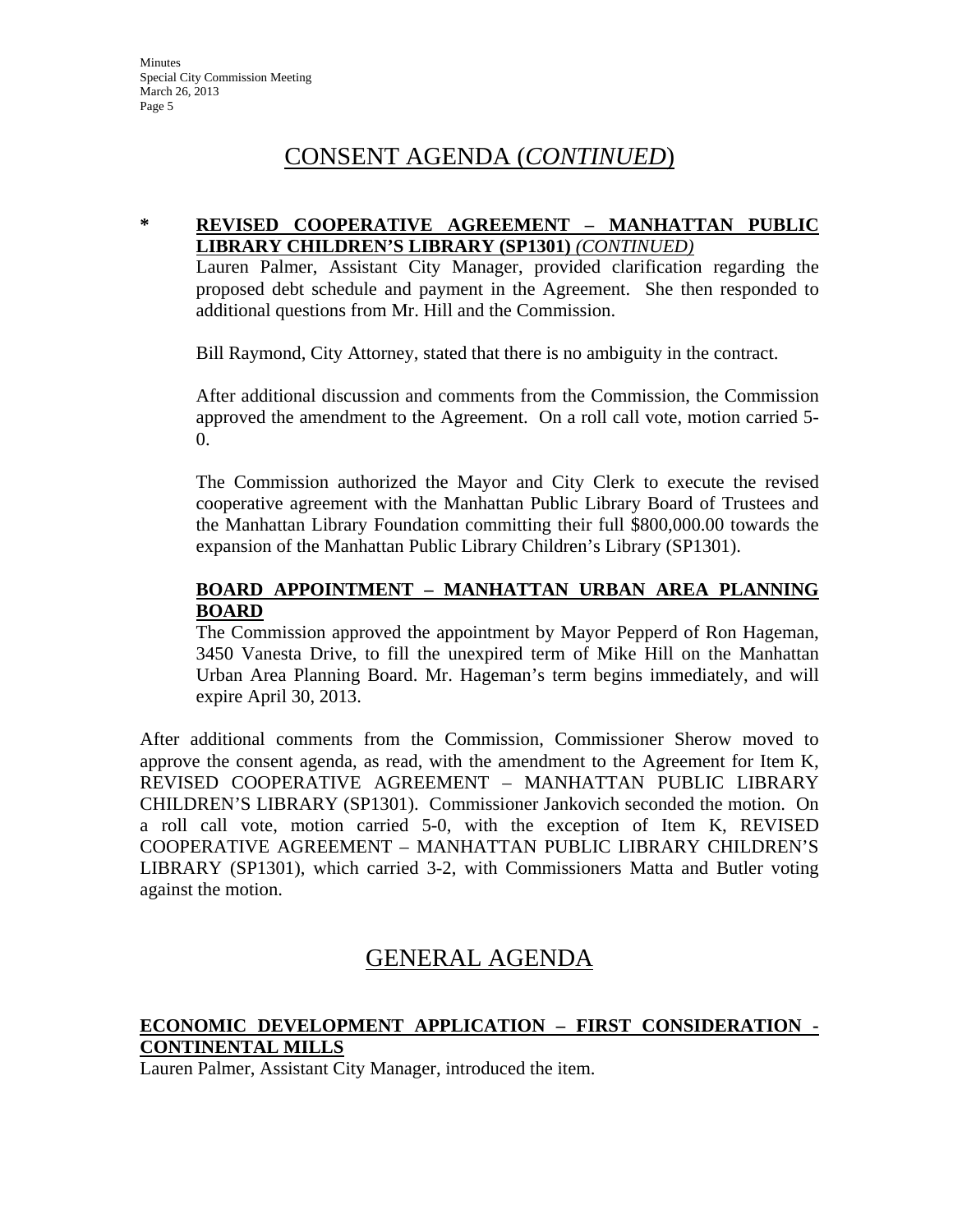### **ECONOMIC DEVELOPMENT APPLICATION – FIRST CONSIDERATION - CONTINENTAL MILLS** *(CONTINUED)*

Trent Armbrust, Existing Business Manager, Manhattan Area Chamber of Commerce, presented background information on Continental Mills, their product line, benefits the company would bring to the community, and the company's fit with the Advantage Manhattan program.

Lauren Palmer, Assistant City Manager, presented an overview regarding the funding criteria for the application including wages, return on investment, community fit, and employee benefits. She also provided information on the proposed incentive package that would include a forgivable loan and performance grant, with accountability performance targets and clawback provisions. She then responded to questions from the Commission and provided additional information on the availability and use of prior and current economic development funds.

Chris Rodebaugh, Director of Manufacturing, Continental Mills, provided additional information on the company and highlighted the investment planned for the Manhattan facility. He stated their company wants to become part of the community and informed the Commission that the company's mission is: enhancing people's lives through the power of food. He then responded to questions from the Commission regarding the request and expansion plans.

Brett Allison, Plant Manager, provided additional background information on the current facility. He then responded to questions from the Commission regarding the plant infrastructure, current and anticipated truck activity levels, projected employee growth, and the company's plan to grow the business.

Lauren Palmer, Assistant City Manager, responded to questions from the Commission regarding clawback provisions in the proposed agreement. She also provided additional information on the economic model used to calculate wages and scoring criteria.

After discussion and comments from the Commission, Commissioner Sherow moved to schedule April 2, 2013, as the date for a final determination on an economic development incentive package for Continental Mills. Commissioner Jankovich seconded the motion. On a roll call vote, motion carried 5-0.

## **FIRST READING – ANNEX/REZONE - THE CONGRESSIONAL ADDITION**

Steve Zilkie, Senior Planner, presented an overview of the item. He then responded to questions from the Commission regarding water drainage and detention.

Scott French, Director of Fire Services, responded to questions from the Commission regarding emergency access and related criteria for the number of buildable lots.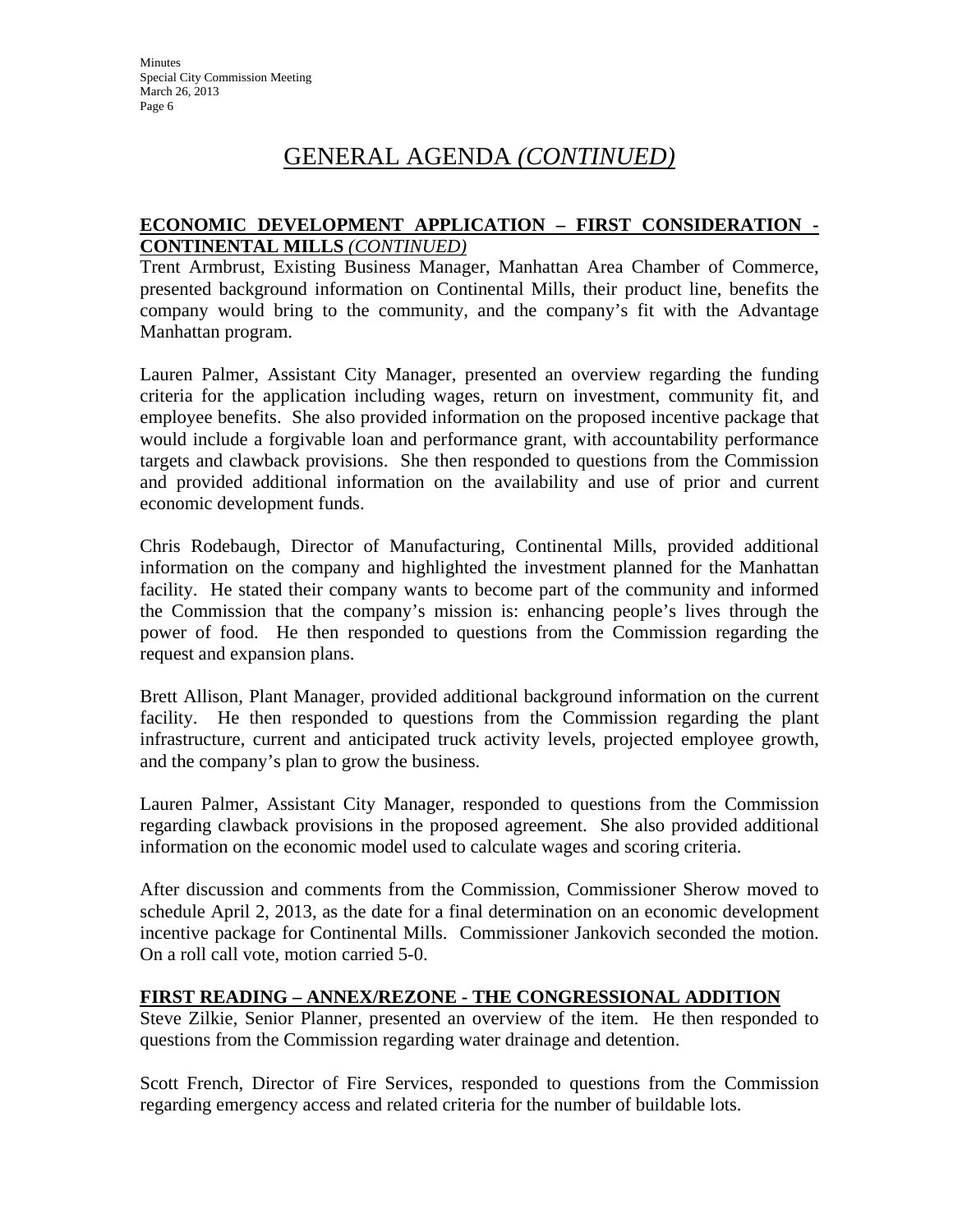#### **FIRST READING – ANNEX/REZONE - THE CONGRESSIONAL ADDITION** *(CONTINUED)*

Steve Zilkie, Senior Planner, provided additional information on The Congressional Addition and stated that the plans included a vehicle turnaround at the end of the street to accommodate large and emergency vehicles. He then responded to additional questions from the Commission.

Ron Fehr, City Manager, responded to questions from the Commission regarding trash and debris complaints from those living at the end of the street. He stated that it would be the property owner's responsibility to keep the area at the end of a dead-end street free of trash and if necessary, contact Code Services if a nuisance exists.

Zach Burton, Owner, Fieldhouse Development, responded to questions from the Commission regarding the number of lots already sold and the number of units leased. He then provided additional information on the item.

After additional discussion and comments from the Commission, Commissioner Sherow moved to approve first reading of an ordinance annexing the proposed Congressional Addition, approximately 20.25 acres, generally located along the west side of Grand Mere Parkway and northwest of the intersection of Grand Mere Parkway and Players Terrace, based on conformance with the Comprehensive Plan, the Growth Vision, and the Capital Improvements Program; and, approve first reading of an ordinance rezoning the Congressional Addition from County R-PUD, Residential Planned Unit Development District, to R-M, Four-Family Residential District; and, R-1, Single-Family Residential District, based on the findings in the Staff Report *(See Attachment No. 1)*. Commissioner Jankovich seconded the motion. On a roll call vote, motion carried 5-0.

#### **AUTHORIZATION - SEEK BID PROPOSALS - PASSENGER TERMINAL EXPANSION**

Peter VanKuren, Airport Director, presented background information on the item. He then provided the Commission with an update on the Airport parking lot expansion plans.

Herb Jenson, Mead & Hunt, Inc., presented images of the proposed design for the Terminal Expansion and Renovation, the phasing plans for the project, the proposed floor plan, and the expansion schedule for the Terminal.

Peter VanKuren, Airport Director, provided clarification on the Terminal expansion project schedule. He provided additional information on the authorization from the Federal Aviation Administration (FAA) to bid the project and informed the Commission that a construction contract would not be recommended until the Airport receives a grant offer from FAA.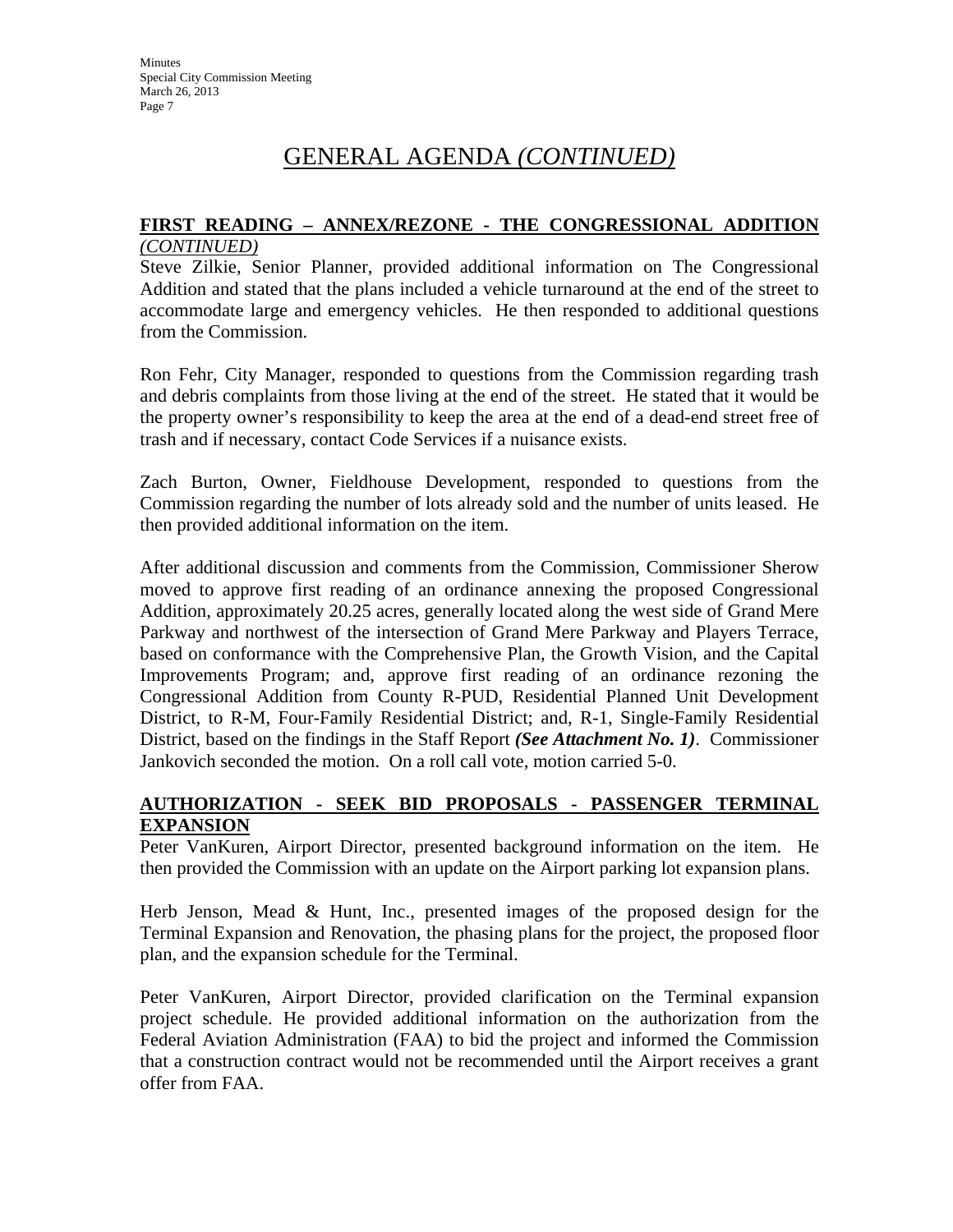#### **AUTHORIZATION - SEEK BID PROPOSALS - PASSENGER TERMINAL EXPANSION** *(CONTINUED)*

After discussion and comments from the Commission, Commissioner Jankovich moved to authorize City Administration to advertise and receive construction bid proposals for expansion of the Manhattan Regional Airport's Passenger Terminal. Commissioner Sherow seconded the motion. On a roll call vote, motion carried 5-0.

#### **DISCUSSION ITEM - AIR TRAFFIC CONTROL TOWER FUNDING**

Peter VanKuren, Airport Director, presented background information and provided an update on the item. He highlighted a letter that was sent to the Federal Aviation Administration (FAA) appealing the decision by FAA to discontinue funding contract air traffic control services at the Manhattan Regional Airport (MHK). He provided a Limitations and Constraints Shared Use Area and Local Overview maps of the Manhattan Regional Airport. He then provided additional considerations and issues related to the operations of the Air Traffic Control Tower and provided several options for consideration including: 1) operate without Air Traffic Control, which he stated was not an option that should be considered; 2) provide City funds for Air Traffic Control for remainder of the fiscal year to allow additional time for the City to explore options; 3) provide City funds for Air Traffic Control and employ controllers as staff; 4) discuss with Fort Riley and Marshall Field personnel if there are opportunities to provide Air Traffic Control at the Airport; and 5) enter the FAA Contract Tower (FCT) cost share program. He stated that as FAA begins to release more information, additional options might be identified. He then responded to questions from the Commission regarding the current hours of operation of the Air Traffic Control and activity levels.

After discussion, comments, and questions from the Commission, Ron Fehr, City Manager, provided additional information on the item and highlighted possible considerations. He then responded to questions from the Commission.

Jerry Kramer, Air Traffic Manager, Midwest Air Traffic Control Service Inc., informed the Commission that staff understands the importance of keeping planes out of the impact zone and addressing safety and efficiency at the Airport. He stated that concerns with safety and efficiency go up exponentially with game day traffic.

Joe Lackore, Air Traffic Contoller, Midwest Air Traffic Control Service Inc., stated that their jobs are much like those of firefighters - they respond to bad things and controllers try to keep bad things from happening. He then provided additional information on traffic increases experienced from 2011 to 2012.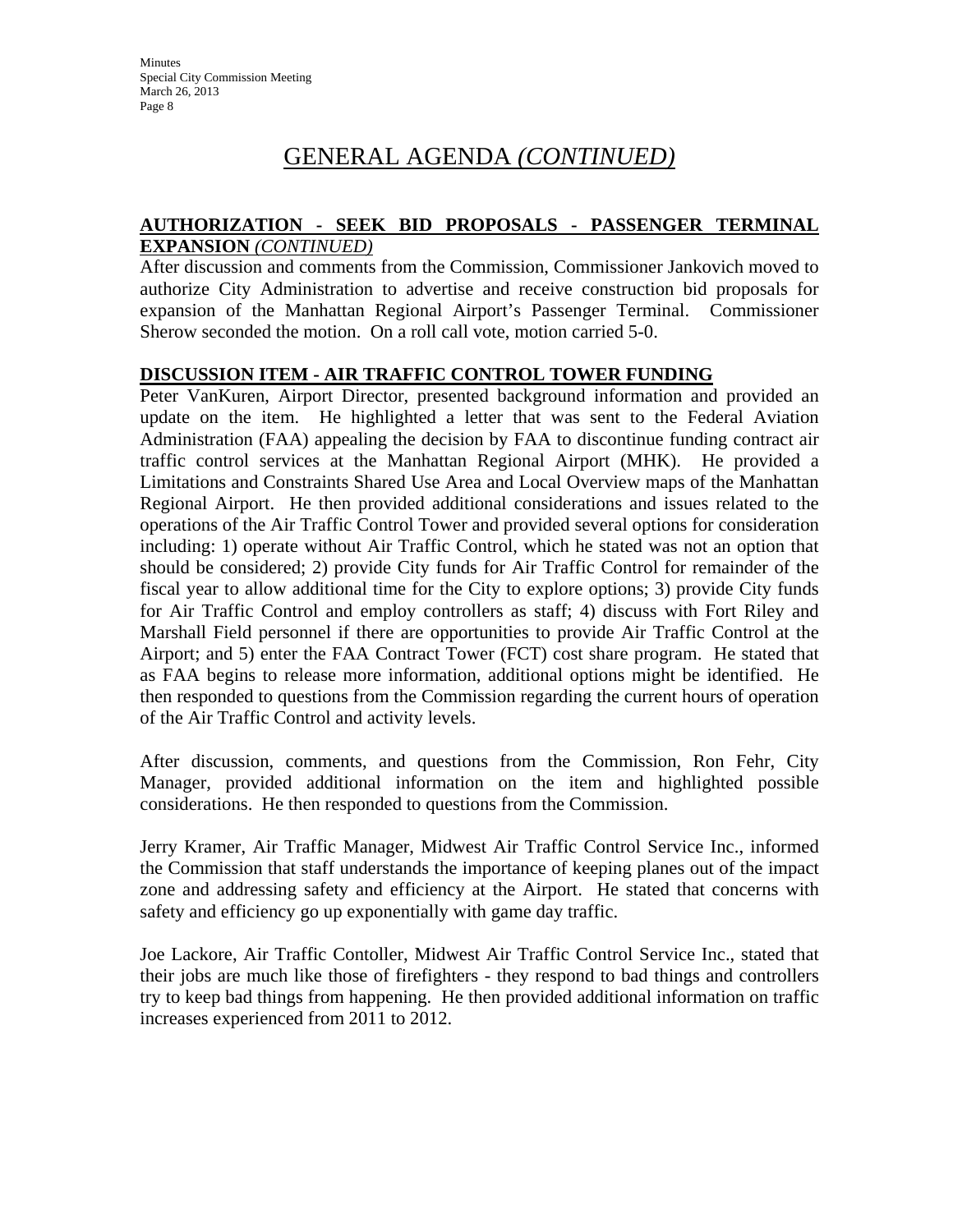#### **DISCUSSION ITEM - AIR TRAFFIC CONTROL TOWER FUNDING** *(CONTINUED)*

Peter VanKuren, Airport Director, provided additional information and considerations related to game day traffic, increases in military air traffic, bad weather, and the ability to efficiently handle wildlife issues.

Lyle Butler, President, Manhattan Area Chamber of Commerce, informed the Commission that the recent funding announcement from FAA has resulted in phone calls and emails to the Military Relations Liaison at the Chamber with people wanting to know if they should change their travel plans with MHK. He encouraged the Commission to keep up with the questions being raised and to find solutions. He stated the Airport is crucial to the military and to the community.

Peter VanKuren, Airport Director, responded to additional questions from the Commission and provided clarification regarding the potential to charge additional passenger facility fees and landing fees.

After additional comments from the Commission, Mayor Pepperd said it was the consensus of the Commission to continue operations of the tower through September and requested that the City Manager look at potential funding sources and provide a recommendation at the next legislative Commission meeting.

Ron Fehr, City Manager, provided several recommendations and potential funding options for the Commission's consideration.

After additional discussion and comments from the Commission, Ron Fehr, City Manager, informed the Commission that additional information would be gathered and brought back to the Commission as an action item for the April 2, 2013, City Commission meeting.

# EXECUTIVE SESSION

At 9:40 p.m., Commissioner Jankovich moved to recess into Executive Session until 10:10 p.m. for the purpose of discussing personnel matters of non-elected personnel pertaining to the evaluation of the City Manager. Commissioner Butler seconded the motion. On a roll call vote, motion carried 5-0.

At 10:10 p.m., the Commission reconvened with Mayor Pepperd and Commissioners Matta, Butler, Jankovich, and Sherow in attendance.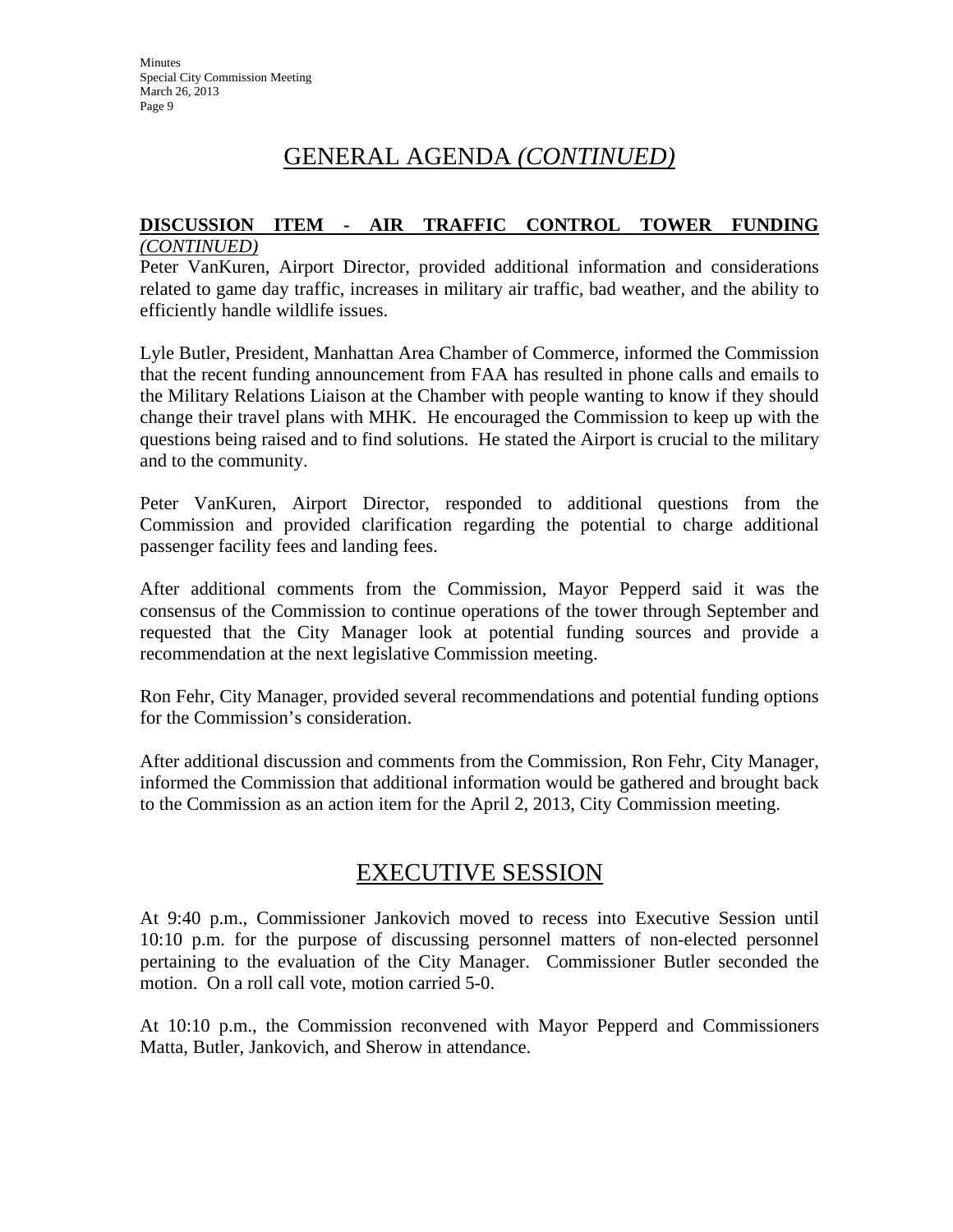Minutes Special City Commission Meeting<br>March 26, 2013<br>Page 10

# **ADJOURNMENT**

 $\overline{\mathcal{E}}$ 

At 10:11 p.m., the Commission adjourned.

Gary S. Hees, MMC, City Clerk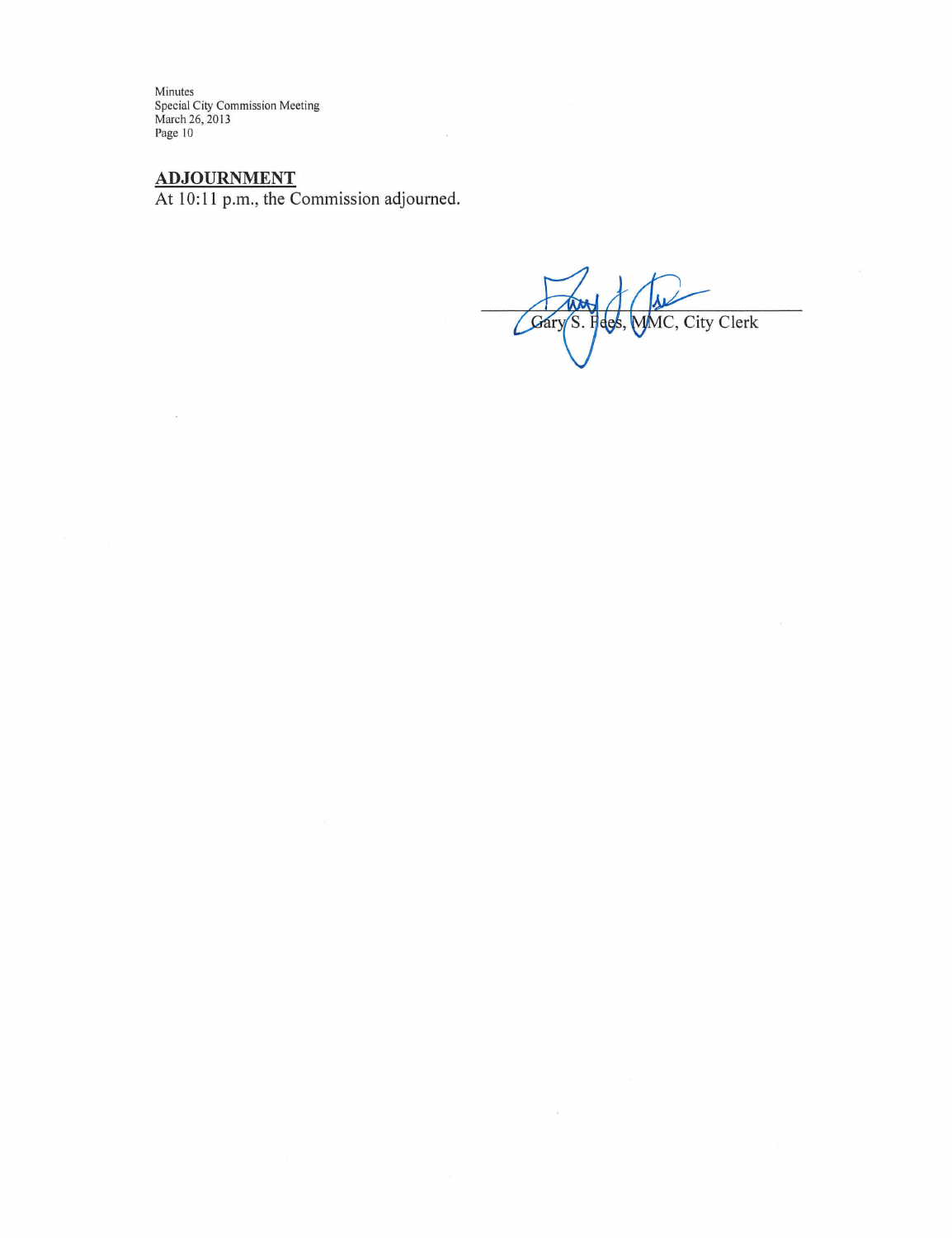#### **STAFF REPORT**

### **ON AN APPLICATION TO REZONE PROPERTY**

**APPLICATION: REZONE** two (2) tracts of land in the proposed Congressional Addition.

Tract 1: An approximate six and four tenths (6.4) acre tract of land.

Tract 2: An approximate thirteen and eight tenths (13.8) acre tract of land.

### **THE PRESENT ZONING DISTRICT CLASSIFICATION OF TRACT 1 AND TRACT 2 IS:** County **R-PUD, RESIDENTIAL PLANNED UNIT DEVELOPMENT DISTRICT.**

#### **THE PROPOSED ZONING DISTRICT CHANGES ARE:**

Tract 1: R-M, Four-Family Residential District.

Tract 2: R-1, Single-Family Residential District.

**APPLICANTS:** SMH Consultants – Jeffrey Hancock, on behalf of the owner, Grand Mere Development Inc. – Mary Vanier, and developer, Fieldhouse Development Inc. – Zachary J. Burton.

**ADDRESSES:** 4201B Anderson Avenue, Suite 2, Manhattan, KS 66503; 2021 Vanesta Drive, Suite A, Manhattan, KS 66503; 3720 Seth Child Road, Manhattan, KS 66503.

**OWNER:** Grand Mere Development Inc. – Mary Vanier.

**ADDRESS:** 2021 Vanesta Drive, Suite A, Manhattan, KS 66503.

**LOCATION:** Tract 1 and Tract 2 are generally located along the west side of Grand Mere Parkway and northwest of the intersection of Grand Mere Parkway and Players Terrace.

**AREA:** 20.2 acres (Tract 1: 6.4 acres and Tract 2: 13.8 acres).

**DATE OF PUBLIC NOTICE PUBLICATION:** Monday, February 11, 2013.

**DATE OF PUBLIC HEARING: PLANNING BOARD:** Monday, March 4, 2013. **CITY COMMISSION:** Tuesday, March 26, 2013.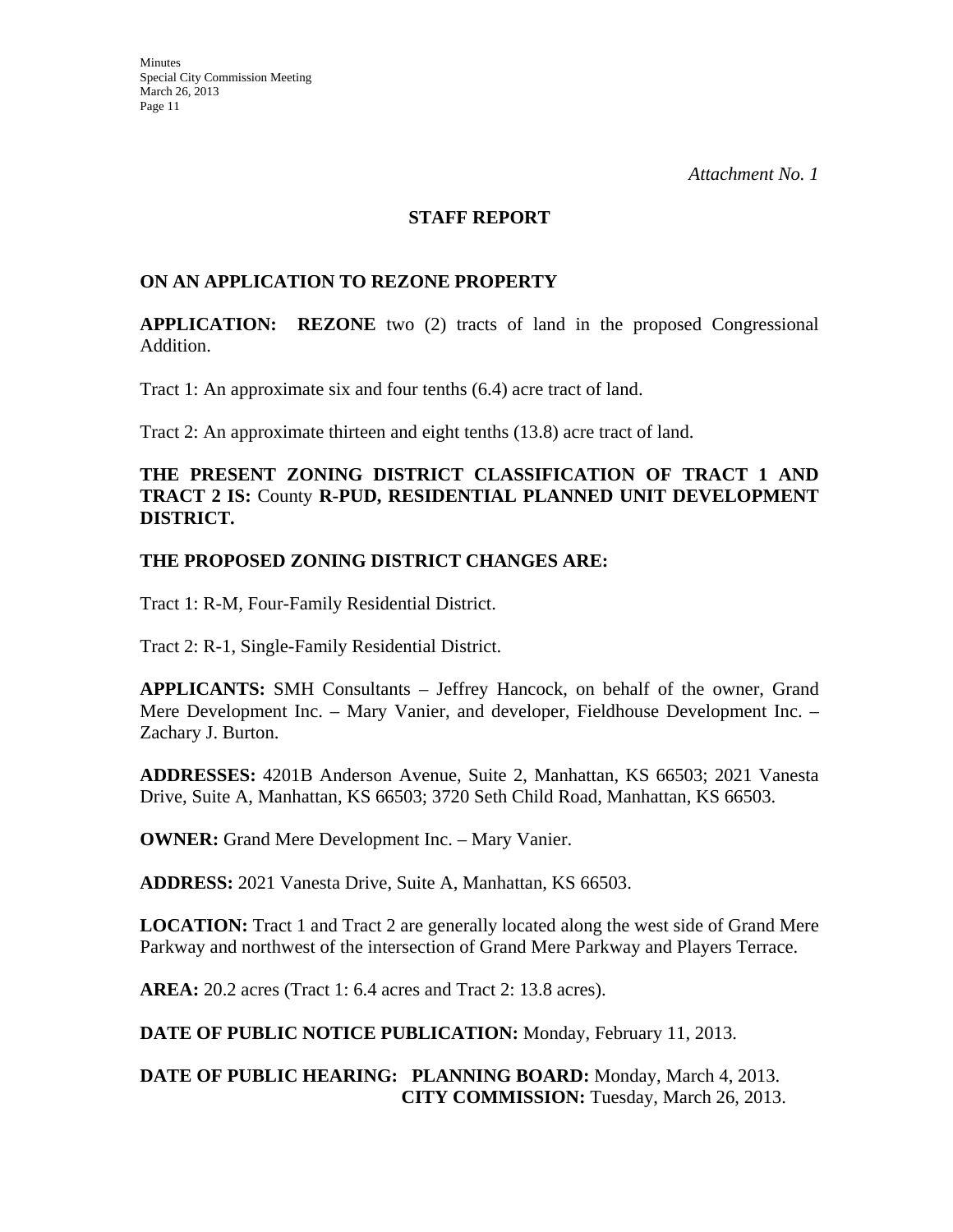# **THIRTEEN MATTERS TO BE CONSIDERED WHEN REZONING**

**1. EXISTING USE:** Open and undeveloped tract of land in Grand Mere, a master planned golf course community.

**2. PHYSICAL AND ENVIRONMENTAL CHARACTERISTICS:** Open range land with native grass cover is an "L" shaped tract with the shorter leg along the southern boundary of the tract and the longer leg extending to the northwest. The site slopes to the southwest and drains in the same direction, eventually to Wildcat Creek. The western side of the site is tree covered with the balance native filed grass.

# **3. SURROUNDING LAND USE AND ZONING:**

- **(a) NORTH:** Undeveloped land in future Grand Mere apartment neighborhood and open space; County R-PUD.
- **(b) SOUTH:** Apartment and single-family attached dwellings in developing Bellerive Addition; R-3, Multiple-Family Residential District and Two-Family Residential District.
- **(c) EAST:** Grand Mere Parkway (divided four lane collector street), undeveloped land in future Grand Mere villas and townhomes, single-family homes, and Colbert Hills Golf Course; County R-PUD, and R District.
- **(d) WEST:** Colbert Hills Golf Course; R-S District.

**4. GENERAL NEIGHBORHOOD CHARACTER:** Currently, the general character of the neighborhood is a mix of recently constructed multiple-family apartment, singlefamily attached dwellings, single-family residential dwellings, and golf course, all developing within a comprehensively planned neighborhood.

**5. SUITABILITY OF SITE FOR USES UNDER CURRENT ZONING:** The site was rezoned to County R-PUD in 1997. At the time of the rezoning, the golf course developer wanted assurance that when the golf course was annexed that a zoning, specifically the County R-PUD for the golf course, was attached. The rezoning to R-PUD was done primarily for the benefit of the golf course development. Those portions of Grand Mere that are not annexed remain County R-PUD. The current County R-PUD predated the Grand Mere Master Plan and Comprehensive Plan, which currently recommends "Apartments", and medium density residential, respectively. Development in Grand Mere is progressing to ensure attractive and orderly neighborhoods in response to market demand. The Congressional Addition is suitable for the proposed rezoning to R-1 and R-M Districts.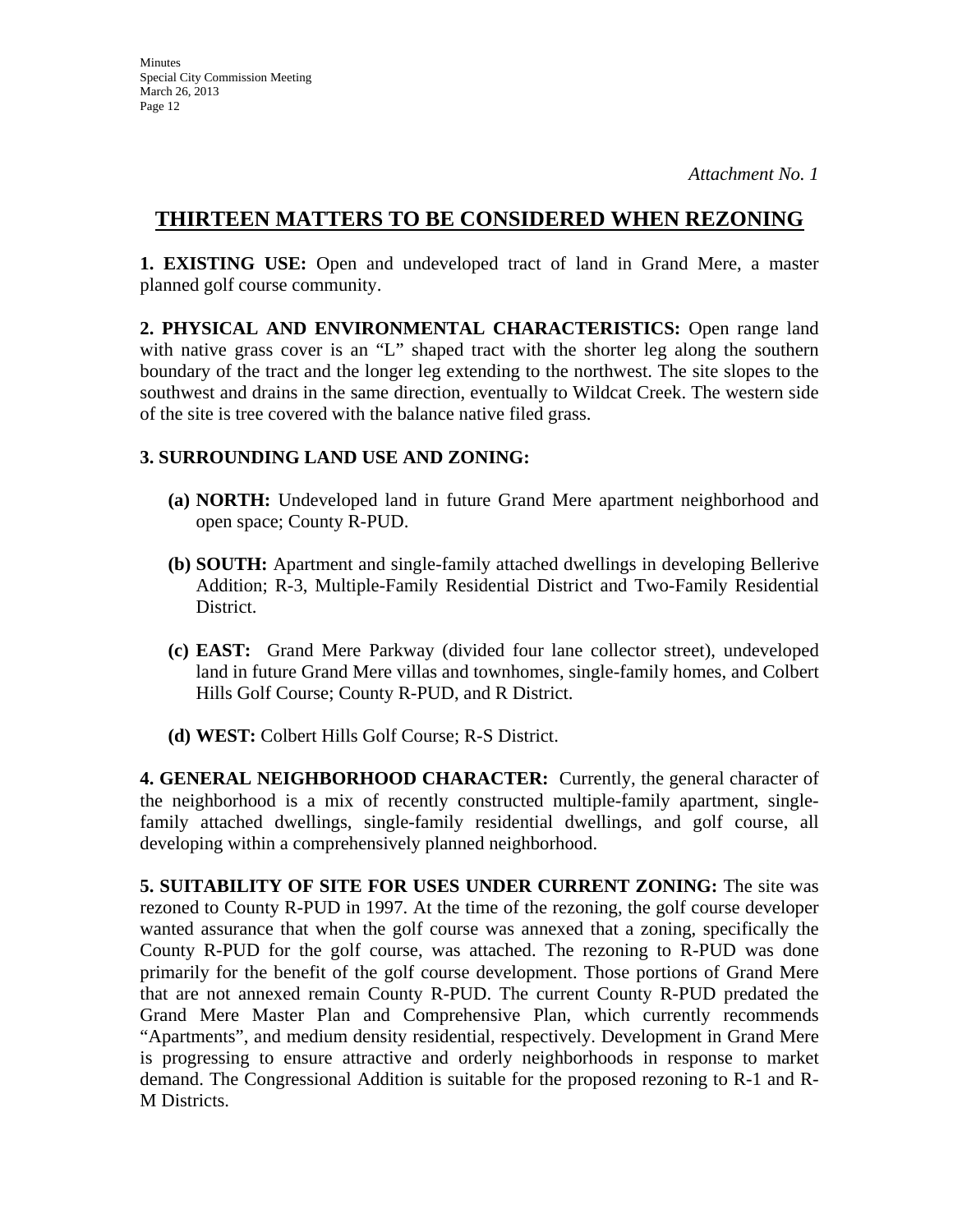**Minutes** Special City Commission Meeting March 26, 2013 Page 13

*Attachment No. 1*

**6. COMPATIBILITY OF PROPOSED DISTRICT WITH NEARBY PROPERTIES AND EXTENT TO WHICH IT MAY HAVE DETRIMENTAL AFFECTS:** The proposed rezoning to R-1 and R-M Districts are compatible with the surrounding neighborhood. Access to the site is proposed off an extension of Bellerive Drive, which intersects with Players Terrace and, in turn, connects to Grand Mere Parkway. All of the Grand Mere Parkway intersections were planned, designed and constructed to be consistent with the master plan for Grand Mere.

An increase in light, noise and traffic can be expected but with minimal impact on the surrounding area. The site is intended to be developed as "Apartments", but will instead be largely single-family homes with six four-plex buildings, both of which have been planned for and are consistent with the Grand Mere Master Plan and Comprehensive Plan.

To ensure compatibility within Grand Mere, architectural guidelines and design standards provide for building review and approval. A design review committee is responsible for enforcement of guidelines and standards *(see policy statement below under Comprehensive Plan, part III.)* The guidelines and standards are private and are not part of the rezoning. The policy statements are mentioned because they are part of the Grand Mere Master Plan policies.

## **7. CONFORMANCE WITH COMPREHENSIVE PLAN:**

## **COMPREHENSIVE PLAN**

# **TRACT 1 AND TRACT 2 IN THE PROPOSED CONGRESSIONAL ADDITION ARE SHOWN ON THE FUTURE LAND USE MAP IN THE NORTHWEST PLANNING AREA AS RESIDENTIAL MEDIUM HIGH DENSITY (RMH).**

## **Grand Mere Community Master Plan**

The Grand Mere Community Master Plan was originally adopted in April 2000, and is included as a specific Land Use Element of the current Comprehensive Plan adopted in 2003. The Grand Mere Plan is a more detailed level neighborhood plan for the site, which notes the tract as, Apartments (RMH), described in the written document on page 10, and on the Grand Mere Master Plan map as Apartments # 2, 18.4 AC (RMH.)

Applicable policies of the Comprehensive Plan and Grand Mere, a Master Planned Golf Course Community, are set out below in italics and bold italics.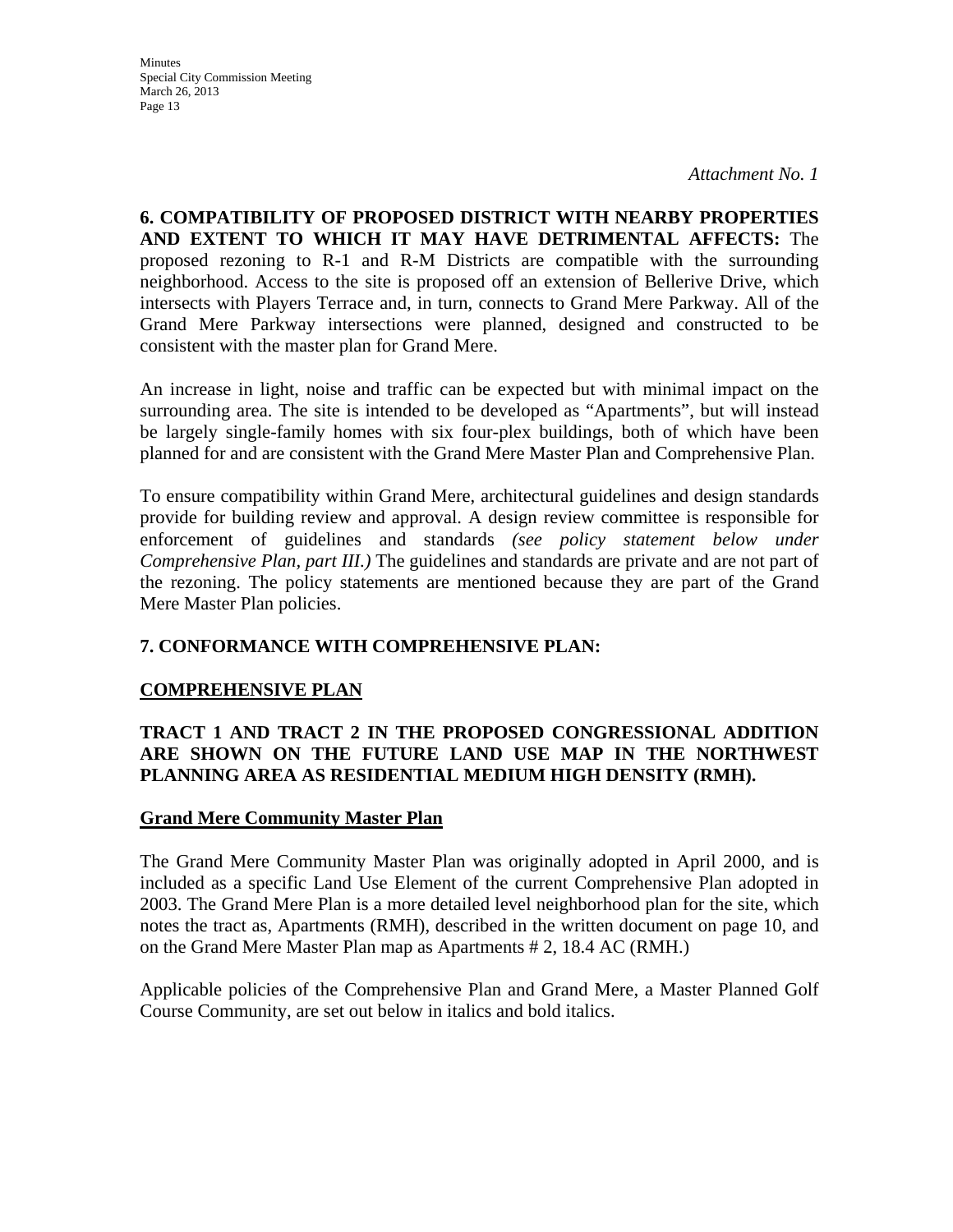# **COMPREHENSIVE PLAN**

#### *Residential Medium/High Density (RMH)*

#### *RMH 1: Characteristics*

*The Residential Medium/High Density designation shall incorporate a mix of housing types in a neighborhood setting in combination with compatible non-residential land uses, such as retail, service commercial, and office uses, developed at a neighborhood scale that is in harmony with the area's residential characteristics and in conformance with the policies for Neighborhood Commercial Centers. Appropriate housing types may include a combination of small lot single-family, duplexes, townhomes, or fourplexes on individual lots. However, under a planned unit development concept, or when subject to design and site plan standards (design review process), larger apartment or condominium buildings may be permissible as well, provided the density range is complied with.* 

#### *RMH 2: Appropriate Density Range*

*Densities within a Residential Medium/High neighborhood range from 11 to 19 dwelling units per net acre.* 

#### *RMH 3: Location*

*Residential Medium/High Density neighborhoods should be located close to arterial streets and be bounded by collector streets where possible, with a direct connection to work, shopping, and leisure activities.* 

#### *RMH 4: Variety of Housing Styles*

*To avoid monotonous streetscapes, the incorporation of a variety of housing models and sizes is strongly encouraged.* 

#### **Grand Mere, a Master Planned Golf Course Community**

## *I. INTRODUCTION*

## *A. PURPOSE OF SUBMITTAL*

*This Grand Mere submittal is a proposed amendment to the 1991 City of Manhattan Comprehensive Land Use Plan. It is intended to be the guide for future zoning requests as the Grand Mere Community develops.*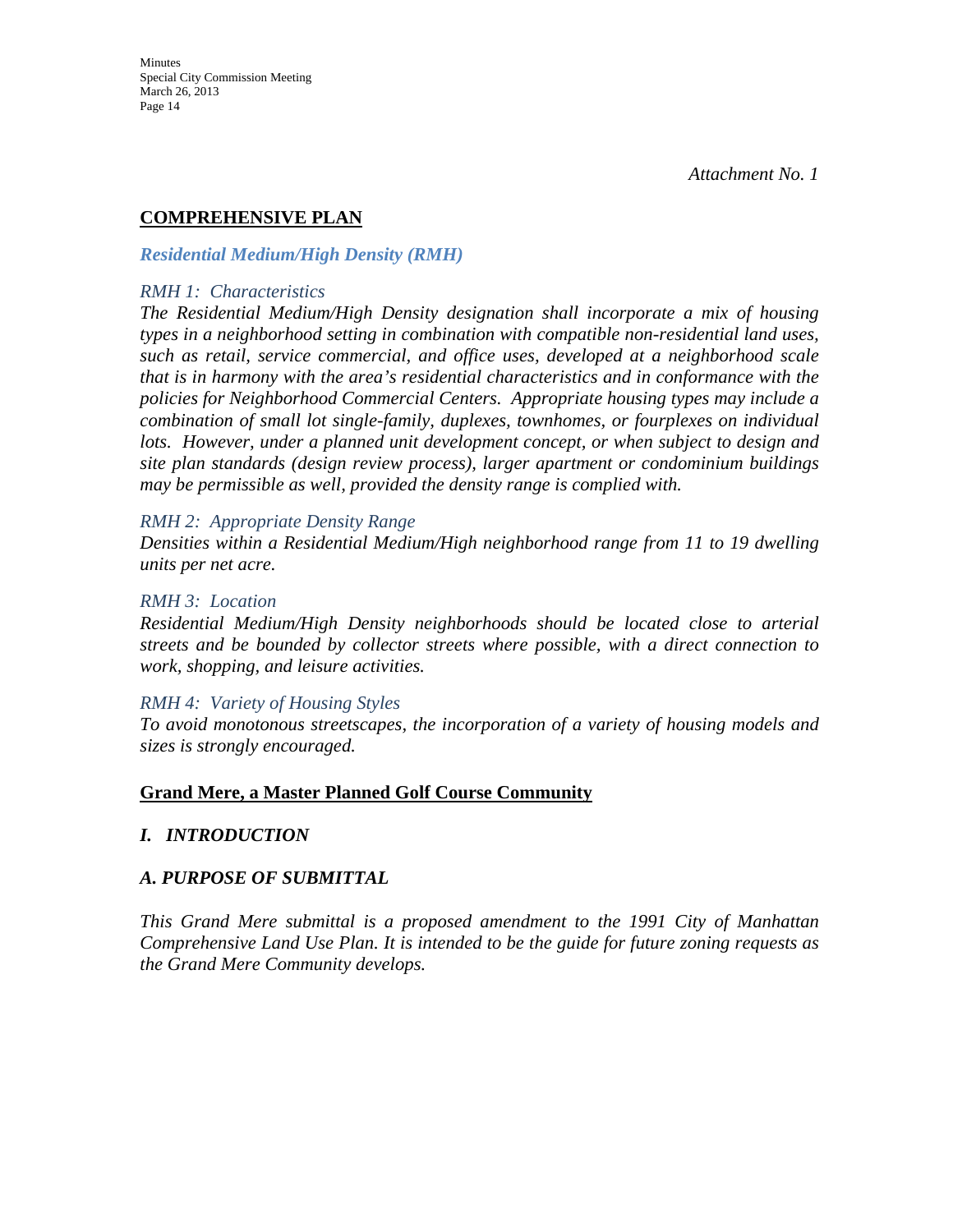# *B. PROJECT INTENT*

*The overall Land Use Amendment is intended to create a community designed within a park. By responding to the natural terrain, preserving natural corridors, protecting the slopes and riparian environment, a harmonious relationship with the land can be created for the community.* 

*Grand Mere is envisioned as an upscale residential community, with the University's Colbert Hills Golf Course and preserved open space interwoven throughout the development. The community is made up of individual neighborhoods defined by open space features, topography, connection to the Grand Mere Parkway, and the golf course. A strong joint effort has integrated the golf course design (Colbert Hills) and the overall community design (Grand Mere Development). The interconnectivity of automobile circulation, pedestrian/bicycles, and open space, as well as residential neighborhood placement and overall community utility location, has created a well integrated community with both future residences and community recreation as the main focus. Flexibility is built into the land use plan to allow the development to respond to market demand.* 

Specific types of residential product may subtly change in the future due to market *demand as the development pattern becomes clearer and as the community matures. The community will offer a high level of design quality, architectural variety, and a wide range of housing types to address the potential markets appropriate for an upscale development.* 

## *5 KEY DESIGN CONCEPTS*

## *1. Create a high quality residential community*

*Create a community of villages, residential neighborhoods, and neighborhood commercial areas centered along the projects' spine, Grand Mere Parkway. Through the use of architectural design guidelines and development reviews the quality of building construction will be maintained at the highest level.* 

## *2. Integrate the Natural Environment*

*Preserve the natural slopes and open space features. Provide a visual connection to the natural beauty of the development: the golf course in the valleys, the long vistas/views, and the prairie environment.*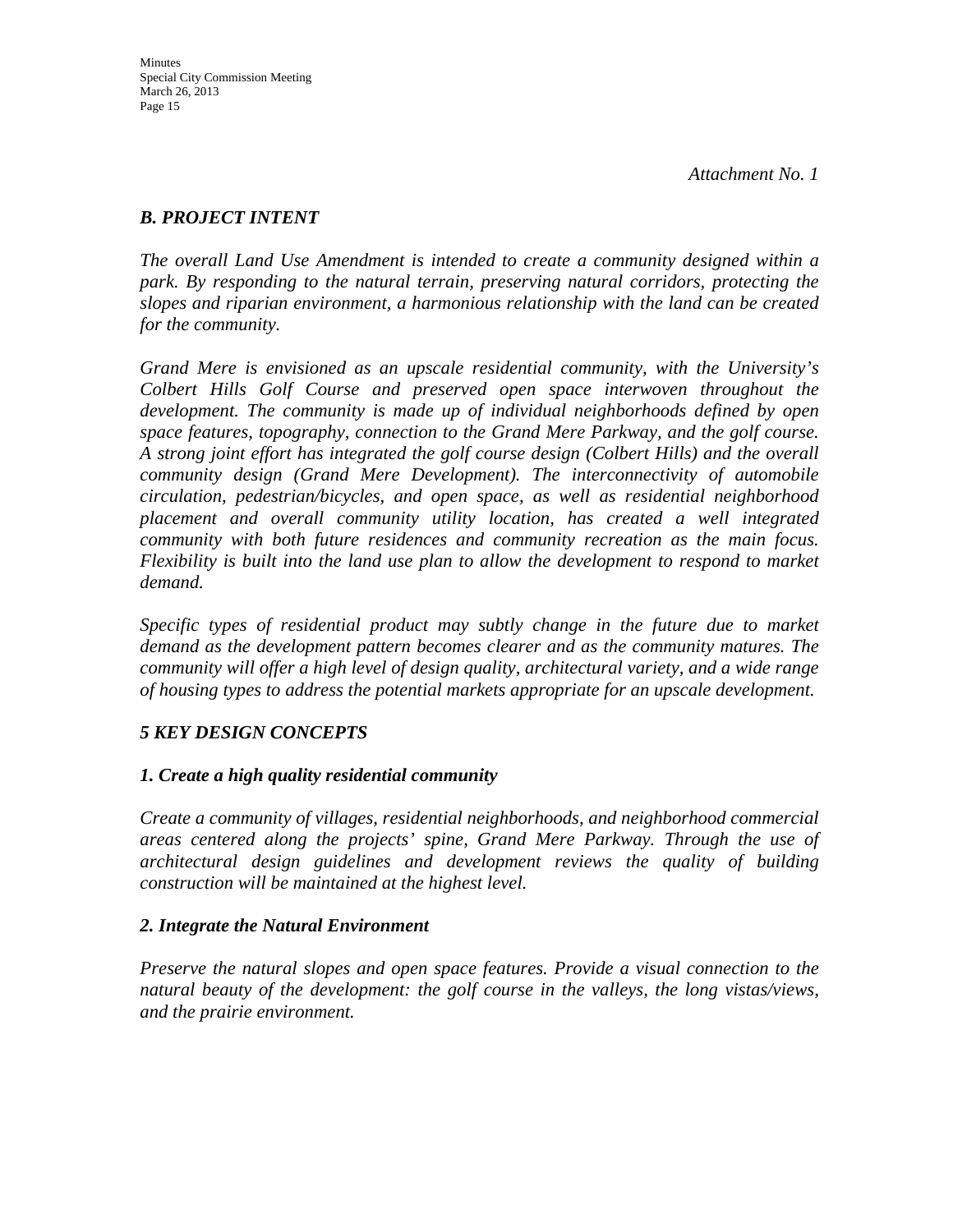# *3. Offer a Variety of Residential Living*

*Offer a wide range of residential products and lot types to address the market demands of the well informed and upscale consumer. An integrated community of many housing types will help to provide an interesting streetscape, a quality neighborhood texture, and a sustainable development.* 

## *4. Create a Pedestrian/Bicycle System*

*Provide pedestrian/bicycle connections throughout the development, following the Grand Mere Parkway, open space corridors and the linear park connections provided as part of the Master Plan along Little Kitten Creek and the continuation of the Hudson trail. Grand Mere Community Overall Development Plan* 

## *5. Establish a 'heart' to the community*

*Provide a central community feature for the residents of Grand Mere. Utilizing the golf clubhouse access as a link between the east and west parts of the property, a private community recreation complex would be provided at the intersection of Grand Mere Parkway and Colbert Hills Drive. This central location along the bike trail and pedestrian sidewalk connections to all the neighborhoods would provide an accessible 'recreational heart' for the community.* 

# *III. COMMUNITY CONCEPTS AND DEVELOPMENT STRATEGY*

*Grand Mere is proposed as a Master Planned Community consisting of a wide range of residential housing types and densities and will be utilizing both Planned Unit Development and Conventional Zoning Development standards based on specific sites and development types.* 

*The overall Grand Mere Project consists of 1,054 (estimated) acres, including the Colbert Hills Golf Course. Rather than dispersing development throughout the entire property, the project purposes to "concentrate" neighborhood development within residential and commercial villages on approximately 543 acres preserving almost 50% of the land as natural open space or golf course. This concept, while proposing a variety of home types and densities, provides large natural open spaces, golf course amenity for the general public, and peripheral residential villages as large lot or low density residential products that create an overall density (1.5 du/ac) for the site, consistent with the surrounding neighborhoods. All housing types shall belong to the Master Homes Association, which will be responsible for enforcing the covenants and restrictions, and maintaining the common grounds.*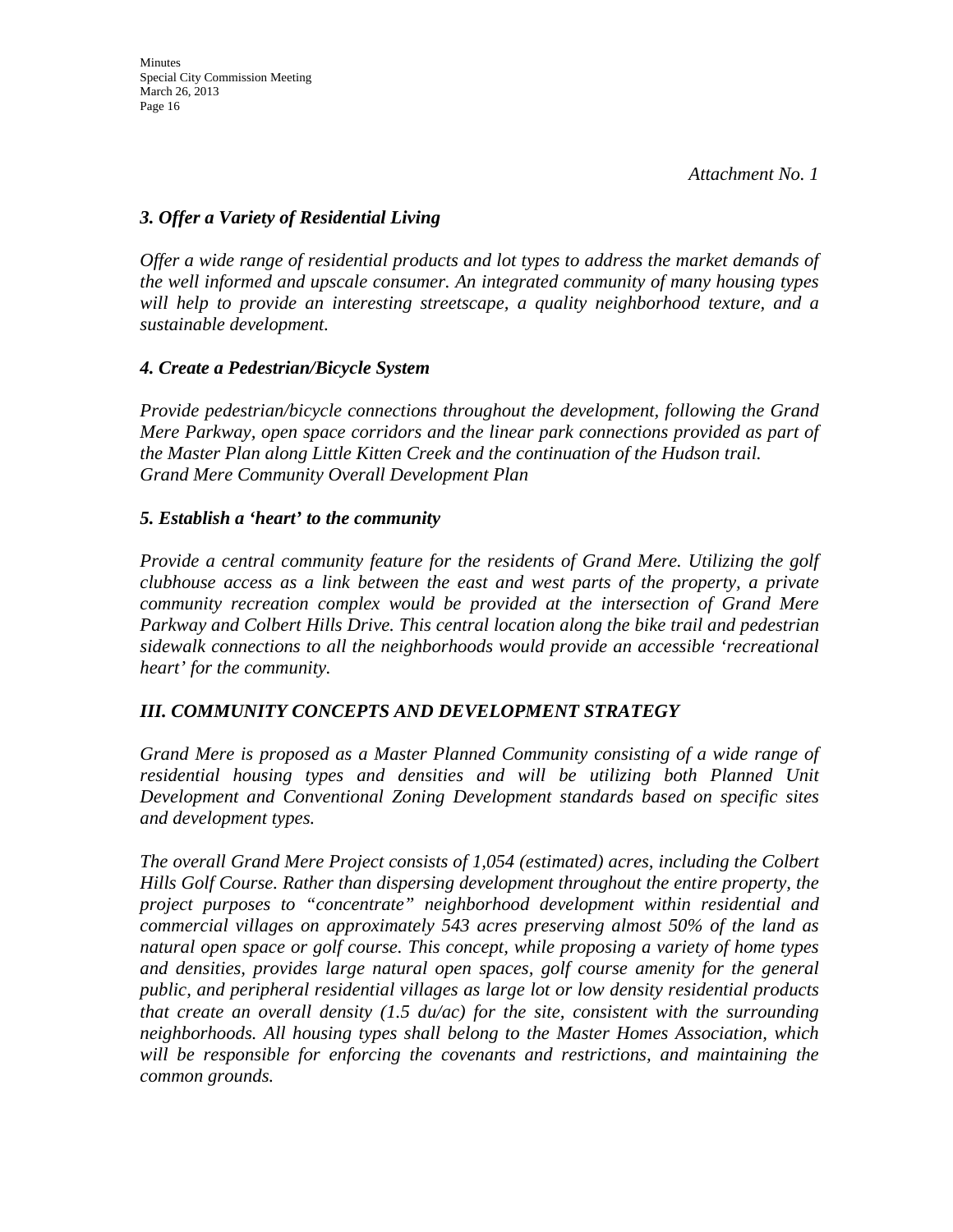*Within the community, residential neighborhoods are supported by neighborhood commercial services, which provide a focus and entry element for the development. These neighborhood office and retail villages are envisioned as community services located at the development entries along the Little Kitten Creek entry and Kimball Ave. and the future northern entry on Marlatt.* 

*Throughout the plan, connecting open space systems, sidewalks and bike trails provide pedestrian connections between residential neighborhoods, public amenities and the neighborhood services. These are planned connections to occur in a variety of types and locations. As each phase of development is planned in detail, the specific pedestrian connections will be part of each village plat and relate back to the overall Circulation Parks & Open Space Plan.* 

*Grand Mere Community Architectural Guidelines and Design Standards will provide for the review and approval of all site and building plans for the Grand Mere property. The Design Review Committee of Grand Mere will be responsible for enforcement of these guidelines and standards. The Developer believes that careful planning and enforcement of design and development standards will ensure orderly, attractive, and lasting development, all of which will preserve and enhance the value of the community.* 

## *A. Residential Neighborhoods*

*The planning concept proposes a wide range of residential uses, with densities ranging from 1 to 20 dwelling units per acre (du/ac) within individual parcels. Generally, individual neighborhoods are envisioned as small enclaves in order to promote a mix of different product types, create intimate neighborhoods, and to build a strong community image from the project's onset. The key to a sustainable successful development is quality design and construction, and a variety of housing price points to attract a wide spectrum of residential consumers. Higher density residential, as well as small lot single-family opportunities are integrated into the community along Grand Mere Parkway, rather than isolated or located along the site's edges. While building a stronger new community, this concept also reduces impact on existing adjacent neighborhoods by focusing the traffic and circulation internally.* 

#### *Residential Types:*

#### *Apartments (RMH)*

*The apartment villages are located on two parcels of ground, 17.0 and 18.4 acres, along the parkway in areas where the architecture can take advantage of and incorporate the topography, soil conditions and golf course buffering. The buildings would be 2 to 3 stories with individual entries. Attached, detached garages, carports and open air parking*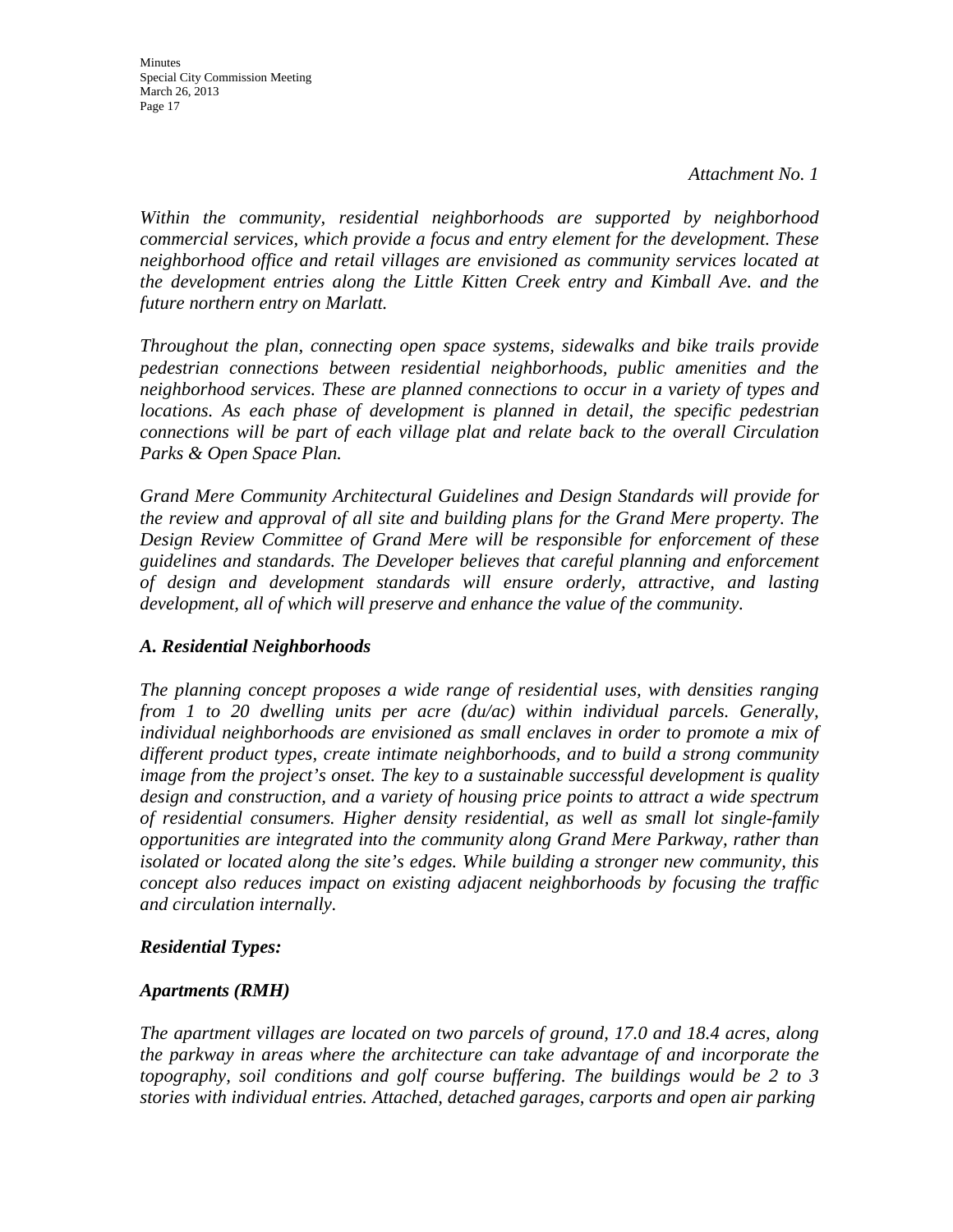*would be provided for the residents. Slab on grade construction along the parkway would avoid much of the underlying rock and 2 story uphill side and 3 story downhill side architecture, behind the preserved open space and landform ridge, would minimize the grading necessary to incorporate housing along the 6th fairway. The architecture would be designed to provide an overall theme and consistent material quality throughout the neighborhood.* 

#### *C. Streets and Circulation System*

*Residential streets within Grand Mere are envisioned as a key element of "neighborhood quality," offering a place to walk and play, as well as to drive and park. The streetscape in and along the roads will reflect the quality of the community through the use of signage monumentation and landscaping depending on the location and natural conditions of the space providing strong visual "cues" to better orient drivers to their locations and destinations.* 

*When utilizing the approved Manhattan street system standards the hierarchy, streetwidths, design speeds, and travel/parking lanes are consistent and will not compromise auto on-street parking, or bike and pedestrian access. The street layout will frame important views and vistas, including buildings, golf course, and natural features. Onstreet parking is available on all local streets.* 

*The Master Planned Community will be accessed from Kimball Avenue and Marlatt Avenue. Additional access points into the Community from surrounding residential streets are shown on the Master Plan.* 

#### *D. Pedestrian and Bicycle Circulation System*

*Connectivity with the City of Manhattan Linear Park Master Plan is our main focus for the overall trails system. A comprehensive pedestrian and bicycle system is proposed for the community to provide access to individual neighborhoods, the Club Facility and Hotel site, commercial services, and open space amenities~ Elements include both off-street and on street bike paths, natural unimproved trails, and a 17.2 acre linear park along Little Kitten Creek. An easement shall be provided for the extension of the Hudson trail northward, along the east property line to northeast corner section 3-10-7. All trail/path systems will be site- specifically designed at the time of construction. Each will be reviewed on a site-by-site basis to ensure sensitive placement and minimum disturbance. This will be coordinated with the Park & Recreation Board and the Parks and Recreation Department.*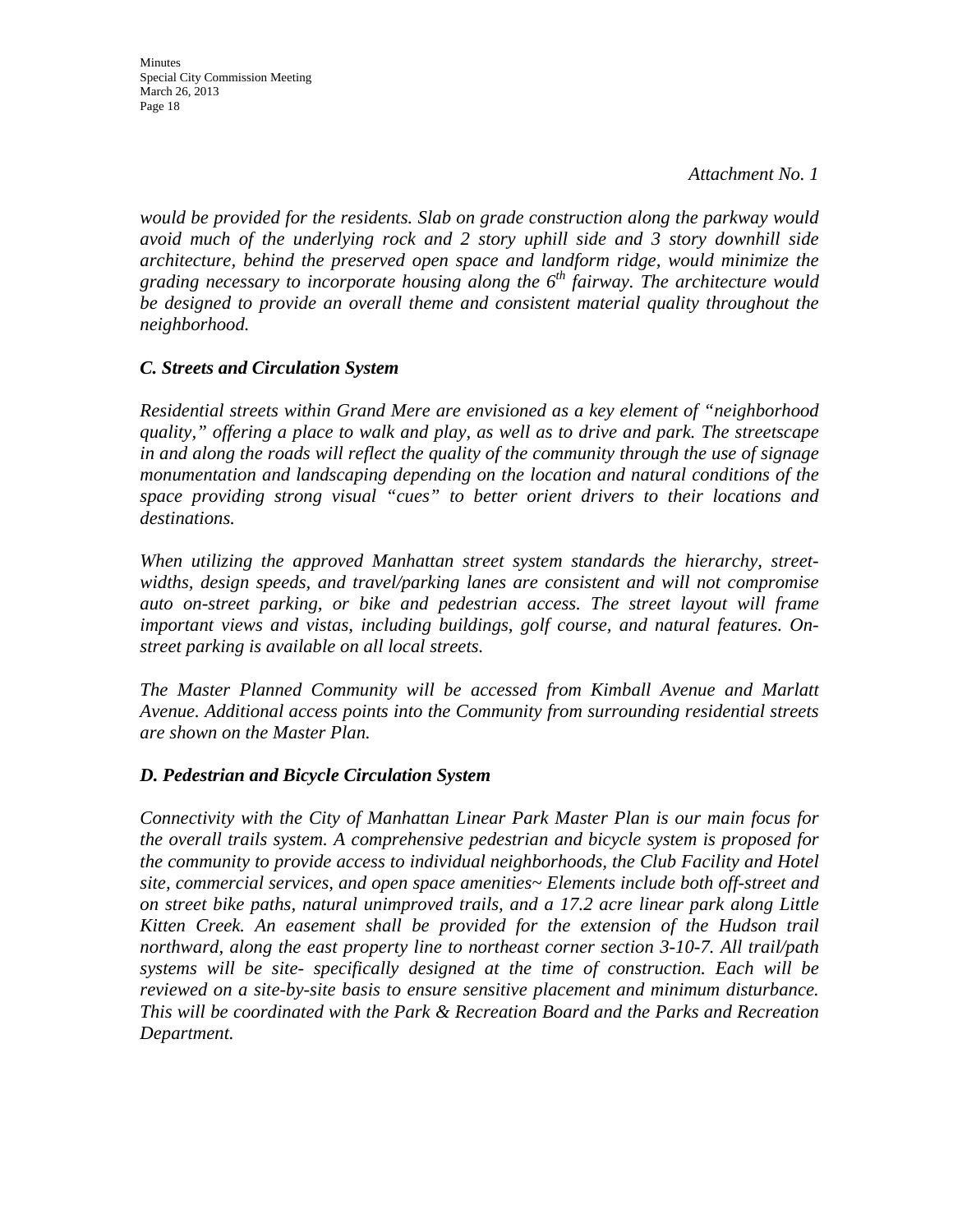# *G. Golf Course Development*

*The Grand Mere development drainage and detention system shall be designed to work in concert with the golf course drainage and detention system. The course was designed to meet the environmental goals of the Audubon International Signature Status Program.* 

# *Bike Paths, Trails and Sidewalks*

*Bike paths, trails and sidewalks are provided along the internal streets and open spaces to provide internal connections between the villages where possible. See the Circulation Parks & Open Space Plan* 

# *M. Current School District Boundaries*

*The school district boundary between Manhattan U.S.D. 383 and Riley County U.S.D. 378 divides Grand Mere into east and west jurisdictions crossing the property beginning at the S.W. Corner of Section 3-10-7 and continuing north to the N.W. Corner of Section 3-10-7.* 

The Comprehensive Plan suggests up to 19 dwelling units per net acre is appropriate in the RMH category and the Grand Mere Plan suggests a range of one up to 20 dwelling units per net acre. As noted on the proposed Preliminary Plat, the R-1 density is 1.29 dwelling units per net acre and the R-M density is 4.62 dwelling units per net acre, which assumes a total of 24 dwelling units or a four-family dwelling on each of the six lots.

The proposed rezoning of Tract 1 and Tract 2, in the Congressional Addition, conform to the Comprehensive Plan and Grand Mere Community Master Plan.

# **8. ZONING HISTORY AND LENGTH OF TIME VACANT AS ZONED:**

| August 7, 1997   | County Commission approved Preliminary<br>Riley<br>Development Plan of Colbert Hills and the Wildcat PUD.                        |
|------------------|----------------------------------------------------------------------------------------------------------------------------------|
| August 14, 1997  | Riley County Commission approved Final Development<br>Plan.                                                                      |
| February 7, 2000 | Planning Board approves resolution adopting Grand Mere<br>Community Master Plan and amendment of Comprehensive<br>Land Use Plan. |
| March 7, 2000    | City Commission approved first reading of an ordinance<br>adopting the Grand Mere Community Master Plan.                         |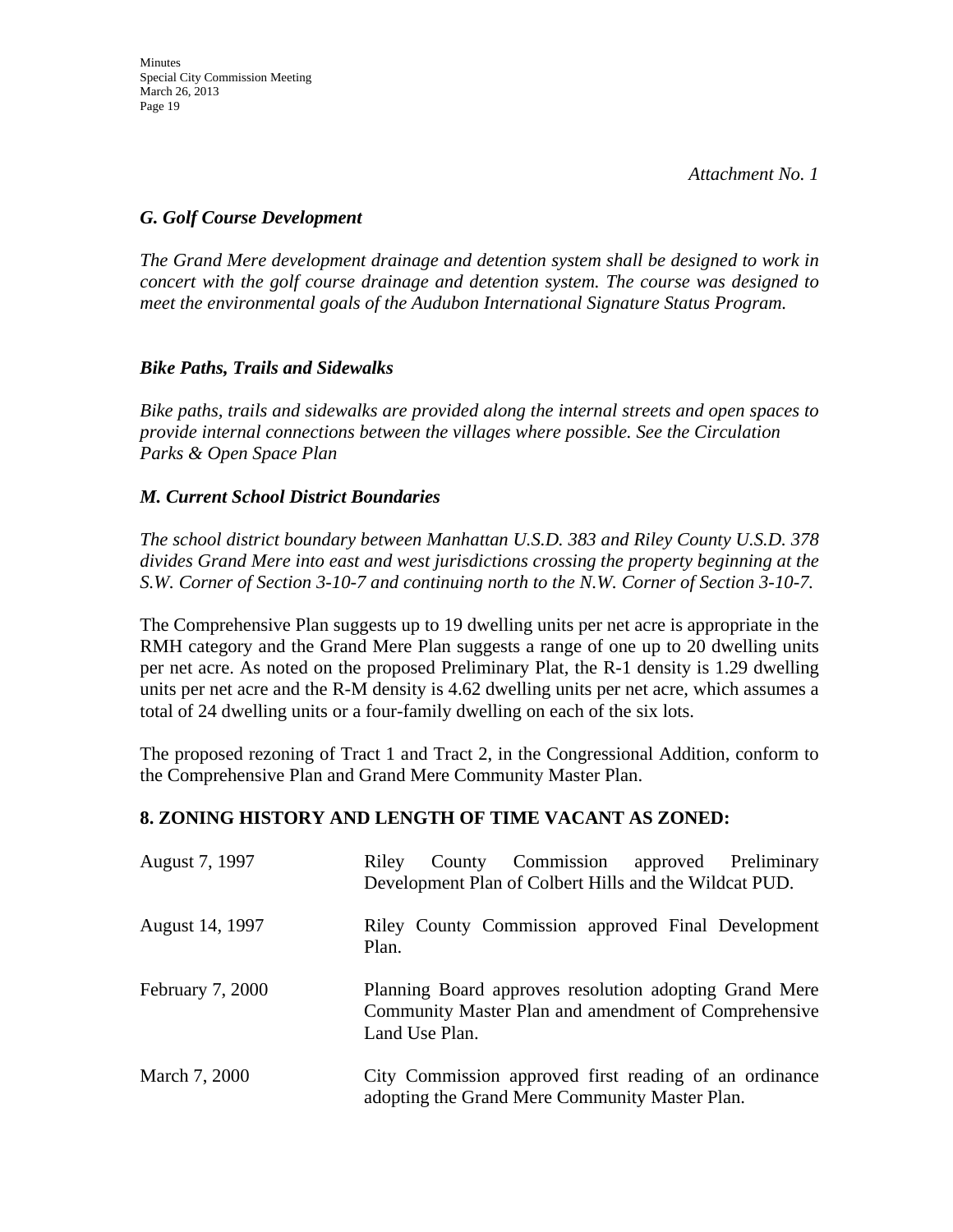April 2003 Comprehensive Plan adopted. Grand Mere Community Master Plan adopted as a related plan and implementation document.

The tract has remained vacant to date and was range land prior to development of the adjoining golf course and surrounding Grand Mere.

**9. CONSISTENCY WITH INTENT AND PURPOSE OF THE ZONING ORDINANCE:** The intent and purpose of the Manhattan Zoning Regulations is to protect the public health, safety, and general welfare; regulate the use of land and buildings within zoning districts to assure compatibility; and to protect property values.

The proposed rezoning is consistent with the intent and purpose of the Manhattan Zoning Regulations and R-1 and R-M Districts because proposed lot sizes conform to the minimum requirements of the R-1 and R-M Districts. In addition, the proposed Preliminary Plat dedicates easements and rights-of-way to serve the subdivision consistent with the requirements of the Manhattan Urban Area Subdivision Regulations.

Tract 1

The R-M District is designed to provide a dwelling zone at a density no greater than four dwelling units per 9,000 square feet of lot area. Minimum lot size for single-family detached dwellings is 6,000 square feet in area; 7,500 square feet for single-family attached; and, 7,500 square feet for a two-family dwelling unit.

The proposed R-M District portion of the Congressional Addition consists of lots ranging from approximately 28,525 square feet in area to 48,485 square feet in area. The proposed lots conform to the requirements of the proposed R-M District.

Tract 2

The R-1, Single-Family Residential District is designed to provide a dwelling zone at a density no greater than one dwelling unit per 6,500 square feet, with lots ranging from approximately 11,309 square feet in area up to 210,357 square feet in area, with the majority of lot sizes between 11,309 square feet in area to 38,746 square feet in area. The proposed lots conform to the requirements of the proposed R-M District.

The R-1 and R-M Districts are consistent with the Manhattan Zoning Regulations, with lot sizes reflected on the Preliminary Plat of the Congressional Addition.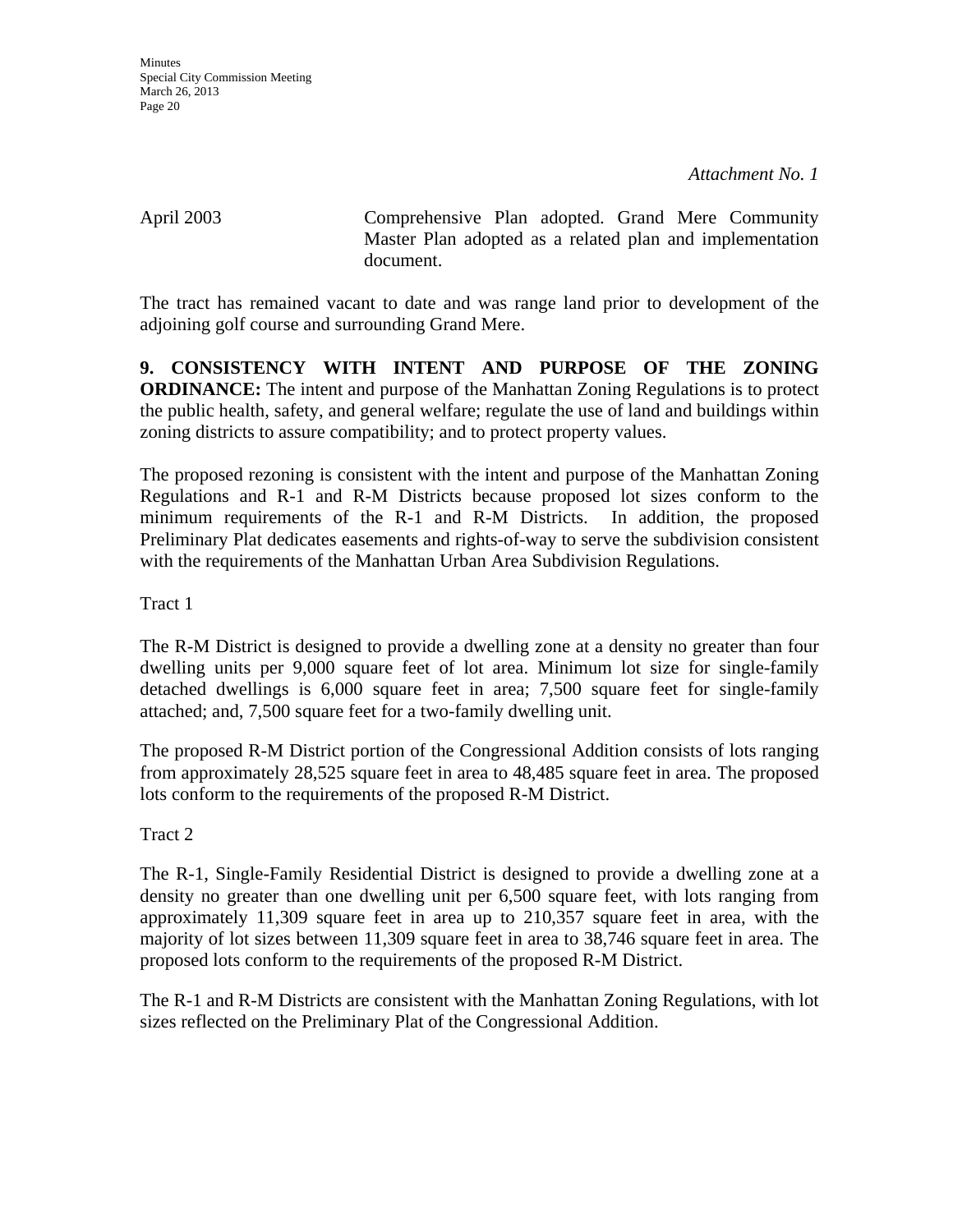**Minutes** Special City Commission Meeting March 26, 2013 Page 21

*Attachment No. 1*

**10. RELATIVE GAIN TO THE PUBLIC HEALTH, SAFETY AND WELFARE THAT DENIAL OF THE REQUEST WOULD ACCOMPLISH, COMPARED WITH THE HARDSHIP IMPOSED UPON THE APPLICANT:** There appears to be no gain to the public that denial of the rezoning of Tract 1 and Tract 2 would accomplish. No expected adverse affects on the public health, safety and welfare as a result of the rezoning. Development of the site cannot proceed until the proposed Preliminary Plat is approved. A separate application was submitted for approval of a Preliminary Plat. It may be a hardship upon the owner if the rezoning is denied.

**11. ADEQUACY OF PUBLIC FACILITIES AND SERVICES:** Adequate street, sanitary sewer and water services are available to serve Tract 1 and Tract 2.

#### **12. OTHER APPLICABLE FACTORS:** None.

**13. STAFF COMMENTS:** City Administration recommends approval of the proposed rezoning of Tract 1 and Tract 2 in the Congressional Addition, consisting of:

Tract 1: from County **R-PUD, RESIDENTIAL PLANNED UNIT DEVELOPMENT DISTRICT**, to R-M, Four- Family Residential District, based on the findings in the Staff Report; and

Tract 2 from County **R-PUD, RESIDENTIAL PLANNED UNIT DEVELOPMENT DISTRICT**, to R-1, Single-Family Residential District, based on the findings in the Staff Report.

# **ALTERNATIVES:**

1. Recommend approval of the proposed rezoning of the Congressional Addition, consisting of:

Tract 1 from County **R-PUD, RESIDENTIAL PLANNED UNIT DEVELOPMENT DISTRICT**, to R-M, Four- Family Residential District, stating the basis for such recommendation; and,

Tract 2 from County **R-PUD, RESIDENTIAL PLANNED UNIT DEVELOPMENT DISTRICT**, to R-1, Single-Family Residential District, stating the basis for such recommendation.

- 2. Recommend denial of the proposed rezoning, stating the specific reasons for denial.
- 3. Table the proposed rezonings to a specific date, for specifically stated reasons.